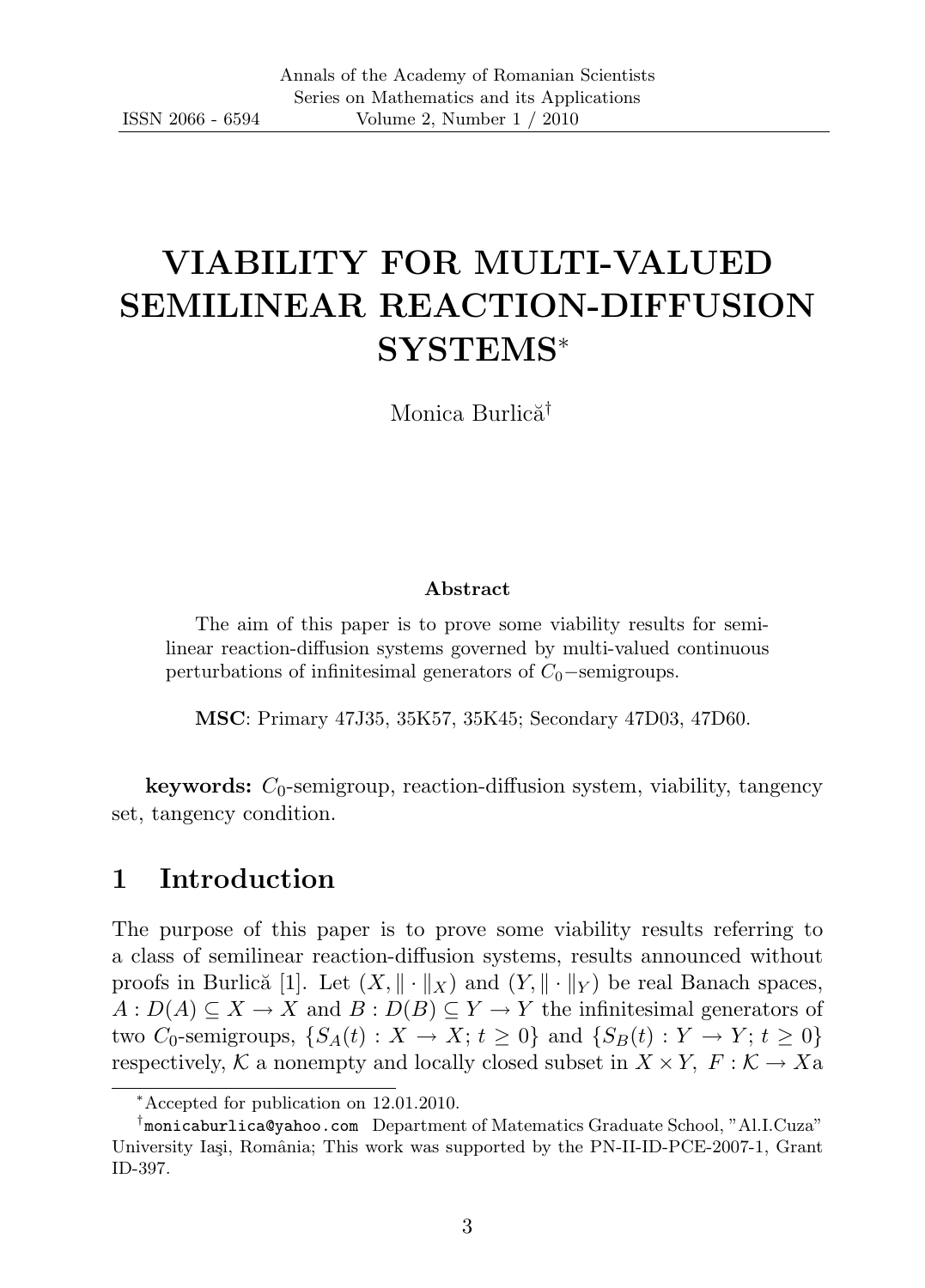given function and  $G: \mathcal{K} \to Y$  a given multi-function. We consider a semimulti-valued reaction-diffusion system of the form:

$$
\begin{cases}\nu'(t) = Au(t) + F(u(t), v(t)), & t \ge 0 \\
v'(t) \in Bv(t) + G(u(t), v(t)), & t \ge 0 \\
u(0) = \xi, & v(0) = \eta,\n\end{cases}
$$
\n(1)

where  $\xi \in X$ ,  $\eta \in Y$ .

**Definition 1.** By a mild solution of the multi-valued Cauchy problem  $(1)$ on  $[0,T]$  we mean a continuous function  $(u, v) : [0,T] \to \mathcal{K}$ , for which there exists  $g \in L^1(0,T;Y)$  such that  $g(s) \in G(u(s), v(s))$  a.e. for  $s \in [0,T]$  and

$$
\begin{cases}\n u(t) = S_A(t)\xi + \int_0^t S_A(t-s)F(u(s), v(s)) ds \\
 v(t) = S_B(t)\eta + \int_0^t S_B(t-s)g(s) ds\n\end{cases}
$$
\n(2)

for each  $t \in [0, T]$ .

**Definition 2.** The set K is viable with respect to  $(A + F, B + G)$  if for each  $(\xi, \eta) \in \mathcal{K}$  there exists  $T > 0$  such that the Cauchy problem (1) has at least one mild solution  $(u, v) : [0, T] \to \mathcal{K}$ .

## 2 Preliminaries

We assume that the reader is familiar with the basic concepts and results concerning multi-functions, linear evolution and semilinear differential inclusions in Banach spaces and we refer to Cârj $\alpha$  [4] and Vrabie [9] for details.

In the sequel  $(X, \|\cdot\|)$  will always be a Banach space. For  $\xi \in X$  and  $\rho > 0$ ,  $D(\xi, \rho)$  denotes the closed ball in X of radius  $\rho$  centered in  $\xi$  and  $dist(E, K)$  denotes the usual distance between the subsets E and K, i.e.  $dist(E, K) = \inf_{(x,y)\in E\times K} ||x - y||.$ 

We begin by recalling some definitions and basic results concerning u.s.c. multi-functions, the Hausdorff measure of noncompactness and uniqueness functions.

Let K be a subset in X and  $F: K \rightarrow X$  a given multi-function, i.e a function  $F: K \to 2^X$ .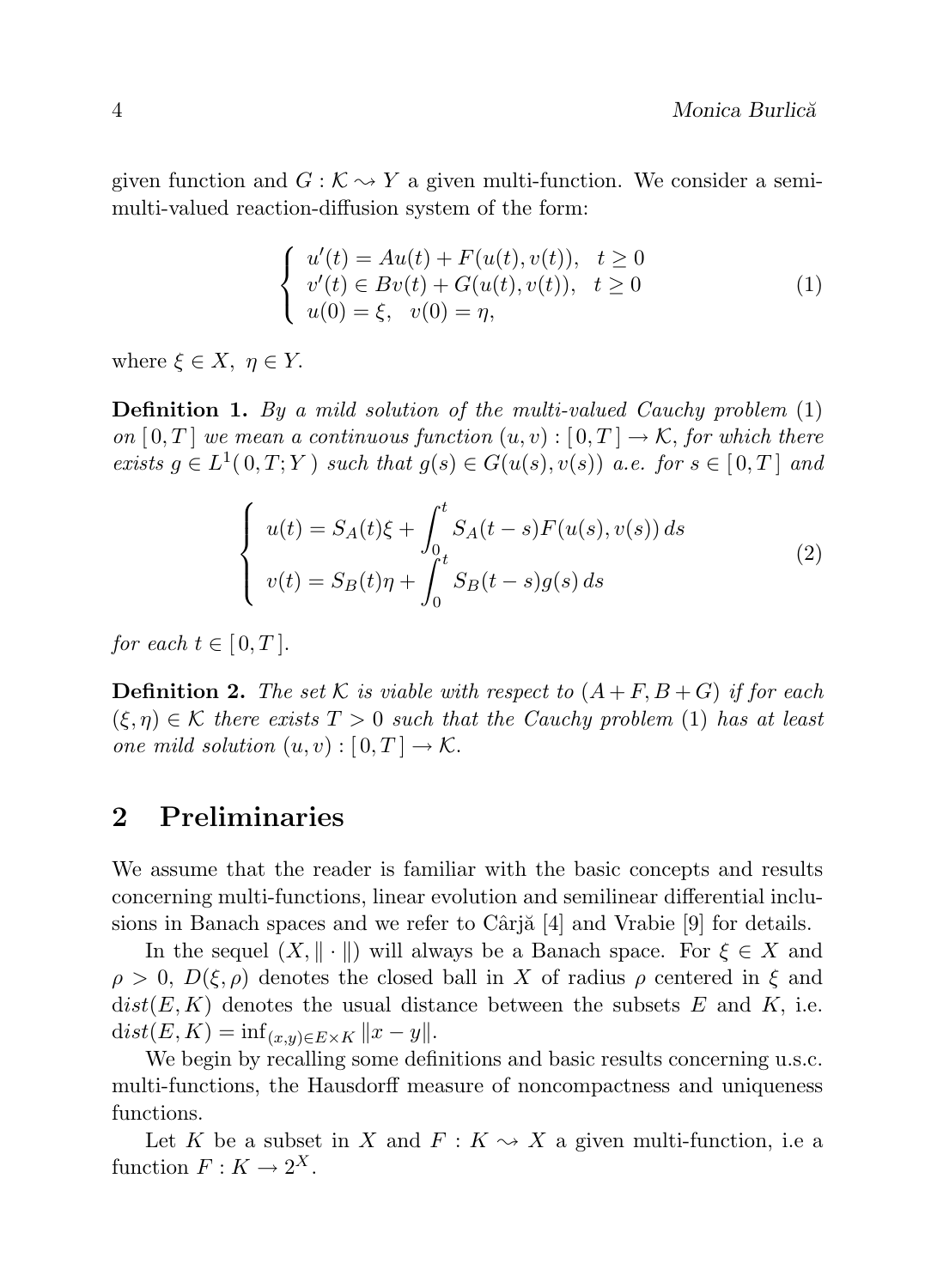**Definition 3.** The multi-function  $F: K \rightarrow X$  is upper semicontinuous (u.s.c.) at  $\xi \in K$  if for every open neighborhood V of  $F(\xi)$  there exists an open neighborhood U of  $\xi$  such that  $F(\eta) \subseteq V$  for each  $\eta \in U \cap K$ . We say that multi-function  $F: K \to X$  is upper semicontinuous (u.s.c.) on K if it is u.s.c. at each  $\xi \in K$ .

In all that follows, strongly-weakly u.s.c. designates a multi-function which is u.s.c. if its domain is endowed with the strong (norm) topology and its range is endowed with the weak topology.

**Lemma 1.** Let  $X$  be a Banach space,  $K$  a nonempty subset in  $X$  and  $F: K \rightarrow X$  a nonempty and (weakly) compact valued, (strongly-weakly) u.s.c. multi-function. Then, for each compact subset C of K,  $\cup_{\xi \in C} F(\xi)$  is (weakly) compact and, in particular, there exists  $M > 0$  such that  $||\eta|| \leq M$ for each  $\xi \in C$  and each  $\eta \in F(\xi)$ .

See Cârjă-Necula-Vrabie [6], Lemma 2.6.1, p.47.

**Lemma 2.** Let  $X$  be a Banach space,  $K$  a nonempty subset in  $X$  and  $F: K \rightarrow X$  be a nonempty, closed and convex valued, strongly-weakly u.s.c. multi-function. Let  $u_m : [0,T] \to X$  and  $f_m \in L^1(0,T;X)$  be such that  $f_m(t) \in F(u_m(t))$  for each  $m \in \mathbb{N}$  and a.e. for  $t \in [0, T]$ . If  $\lim_m u_m(t) =$  $u(t)$  a.e. for  $t \in [0,T]$  and  $\lim_m f_m = f$  weakly in  $L^1(0,T;X)$ , then  $f(t) \in$  $F(u(t))$  a.e. for  $t \in [0, T]$ .

See Câriă-Necula-Vrabie [6], Lemma 2.6.2, p. 47-48. Let  $\mathcal{B}(X)$  be the family of all bounded subsets of X.

**Definition 4.** The function  $\beta : \mathcal{B}(X) \to \mathbf{R}_+$ , defined by

$$
\beta(B) = \inf \left\{ \varepsilon > 0; \exists x_1, x_2, ... x_{n(\varepsilon)} \in X, B \subseteq \bigcup_{i=1}^{n(\varepsilon)} D(x_i, \varepsilon) \right\}
$$

is called the Hausdorff-measure of noncompactness on X.

**Remark 1.** We have  $\beta(B) = 0$  if and only if B is a relatively compact set. If X is finite dimensional, the class of relatively compact subsets of X coincides with  $\mathcal{B}(X)$ , so, in this case,  $\beta \equiv 0$ .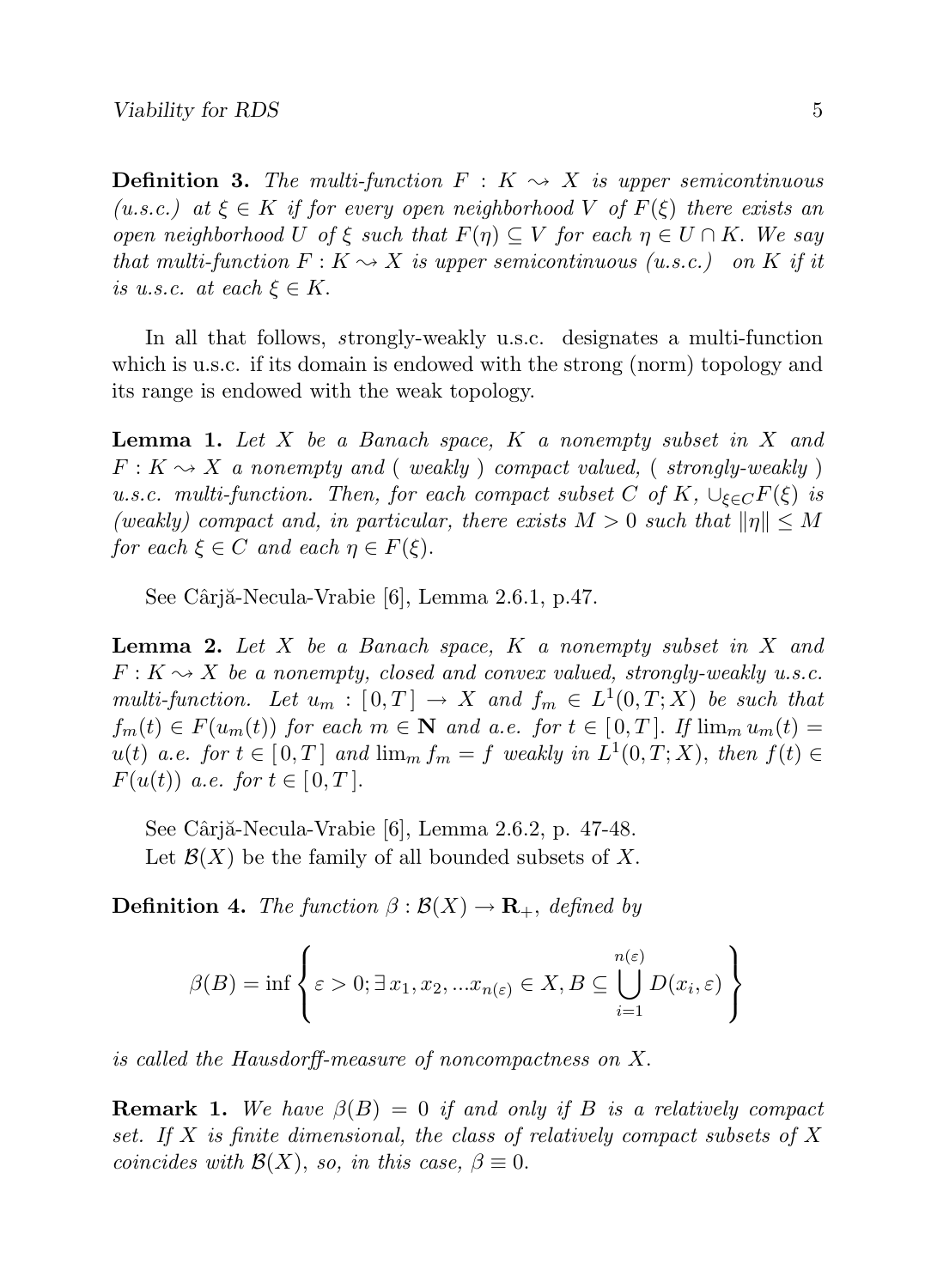**Lemma 3.** Let Y be a subspace in X, let  $B \in \mathcal{B}(X)$  and let

$$
\beta_Y(B) = \inf \left\{ \varepsilon > 0; \exists x_1, x_2, \dots x_{n(\varepsilon)} \in Y, \ B \subseteq \bigcup_{i=1}^{n(\varepsilon)} D(x_i, \varepsilon) \right\}.
$$

Then for each  $B \in \mathcal{B}(Y)$  we have

$$
\beta(B) \le \beta_Y(B) \le 2\beta(B).
$$

For details, see Câriă-Necula-Vrabie [6], Problem 2.7.2, p.49.

**Definition 5.** A function  $\omega : \mathbf{R}_{+} \to \mathbf{R}_{+}$  which is continuous, nondecreasing and the only solution of the Cauchy problem

$$
\begin{cases}\nx'(t) = \omega(x(t)) \\
x(0) = 0\n\end{cases}
$$

is  $x \equiv 0$  is called a uniqueness function.

**Remark 2.** If  $\omega$ :  $\mathbf{R}_{+} \to \mathbf{R}_{+}$  is a uniqueness function, then, for each  $k > 0$ ,  $k\omega$  is a uniqueness function too.

Next, we recall for easy reference the basic viability results, established in Câriă-Necula-Vrabie  $[5]$  and  $[6]$ , concerning the autonomous multi-valued semilinear Cauchy problem

$$
\begin{cases}\n u'(t) \in Au(t) + F(u(t)), \quad t \ge 0 \\
 u(0) = \xi,\n\end{cases} \tag{3}
$$

where  $A: D(A) \subseteq X \to X$  is the infinitesimal generator of  $C_0$ -semigroup  $\{S(t): X \to X; t \geq 0\}, K$  is a nonempty subset in X and  $F: K \to X$  is a given multi-function.

**Definition 6.** By a mild solution of the problem  $(3)$  on  $[0, T]$  we mean a continuous function  $u : [0,T] \to K$ , for which there exists  $f \in L^1(0,T;X)$ such that  $f(s) \in F(u(s))$  a.e. for  $s \in [0,T]$  and

$$
u(t) = S(t)\xi + \int_0^t S(t-s)f(s) ds
$$
\n(4)

for each  $t \in [0, T]$ .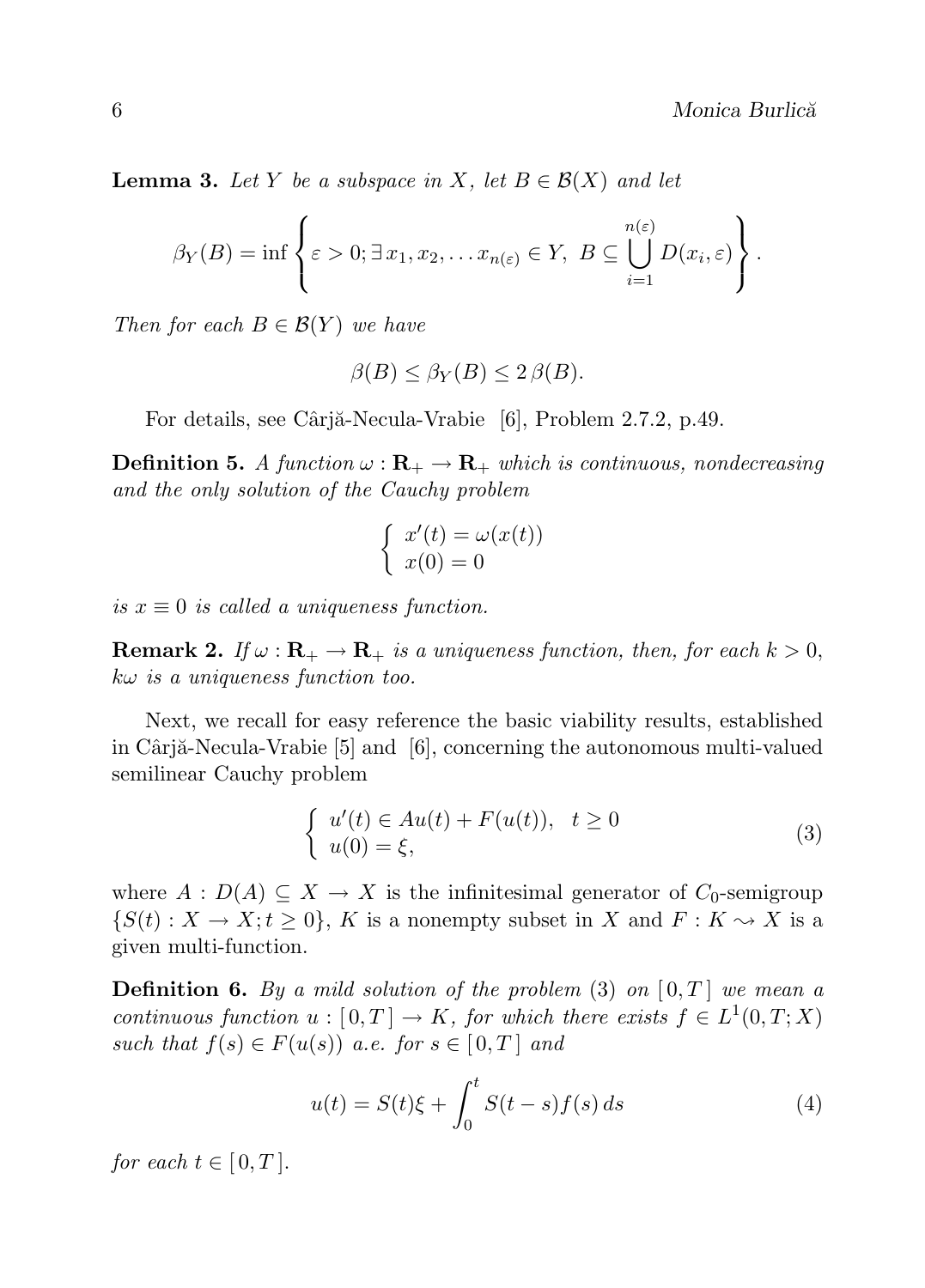**Definition 7.** The set  $K \subseteq X$  is viable with respect to  $A + F$  if for each  $\xi \in K$ , there exists  $T > 0$  such that the Cauchy problem (3) has at least one mild solution  $u : [0, T] \to K$ .

In Cârjă-Necula-Vrabie  $[5]$  and  $[6]$  a new concept of tangent set is defined and used in order to prove necessary and sufficient conditions for viability with respect to  $A + F$ . We recall that the subset  $K \subseteq X$  is locally closed if for each  $\xi \in K$  there exists  $\rho > 0$  such that  $D(\xi, \rho) \cap K$  is closed. Each subset in X which is either open or closed is locally closed. Moreover, each subset K in X which is closed relative to some open subset  $D$ , i.e. for which there exists a closed subset  $C \subset X$  such that  $K = C \cap D$ , is locally closed in X.

If  $E$  is a nonempty subset in  $X$ , we denote by

$$
\mathcal{E} = \{ f \in L^1(\mathbf{R}_+; X); f(s) \in E \text{ a.e. for } s \in \mathbf{R}_+ \}.
$$

**Definition 8.** Let  $A : D(A) \subseteq X \rightarrow X$  be the infinitesimal generator of a  $C_0$ −semigroup,  $\{S(t): X \to X; t \geq 0\}$ , K a subset in X and  $\xi \in K$ . We say that the set  $E \subseteq X$  is  $A-\text{ quasi-tangent to the set } K$  at the point  $\xi$  if for each  $\rho > 0$ , we have

$$
\liminf_{h \downarrow 0} \frac{1}{h} \operatorname{dist}(\mathcal{S}_{\mathcal{E}}(h)\xi; K \cap D(\xi, \rho)) = 0,\tag{5}
$$

where

$$
\mathcal{S}_{\mathcal{E}}(h)\xi = \left\{ S(h)\xi + \int_0^h S(h-s)f(s) \, ds; \, f \in \mathcal{E} \right\}.
$$

We denote by  $\mathcal{QTS}^A_K(\xi)$  the class of all A-quasi-tangent sets to K at  $\xi \in K$ .

**Remark 3.** Let  $K \subseteq X, \xi \in K$  and  $E \subseteq X$ . Then the following conditions are equivalent:

- (i)  $E \in \mathcal{QTS}_K^A(\xi);$
- (ii) for each  $\varepsilon > 0$ ,  $\rho > 0$  and  $\delta > 0$  there exist  $h \in (0, \delta)$ ,  $p \in D(0, \varepsilon)$  and  $f \in \mathcal{E}$  such that

$$
S(h)\xi + \int_0^h S(h-s)f(s) ds + hp \in K \cap D(\xi, \rho);
$$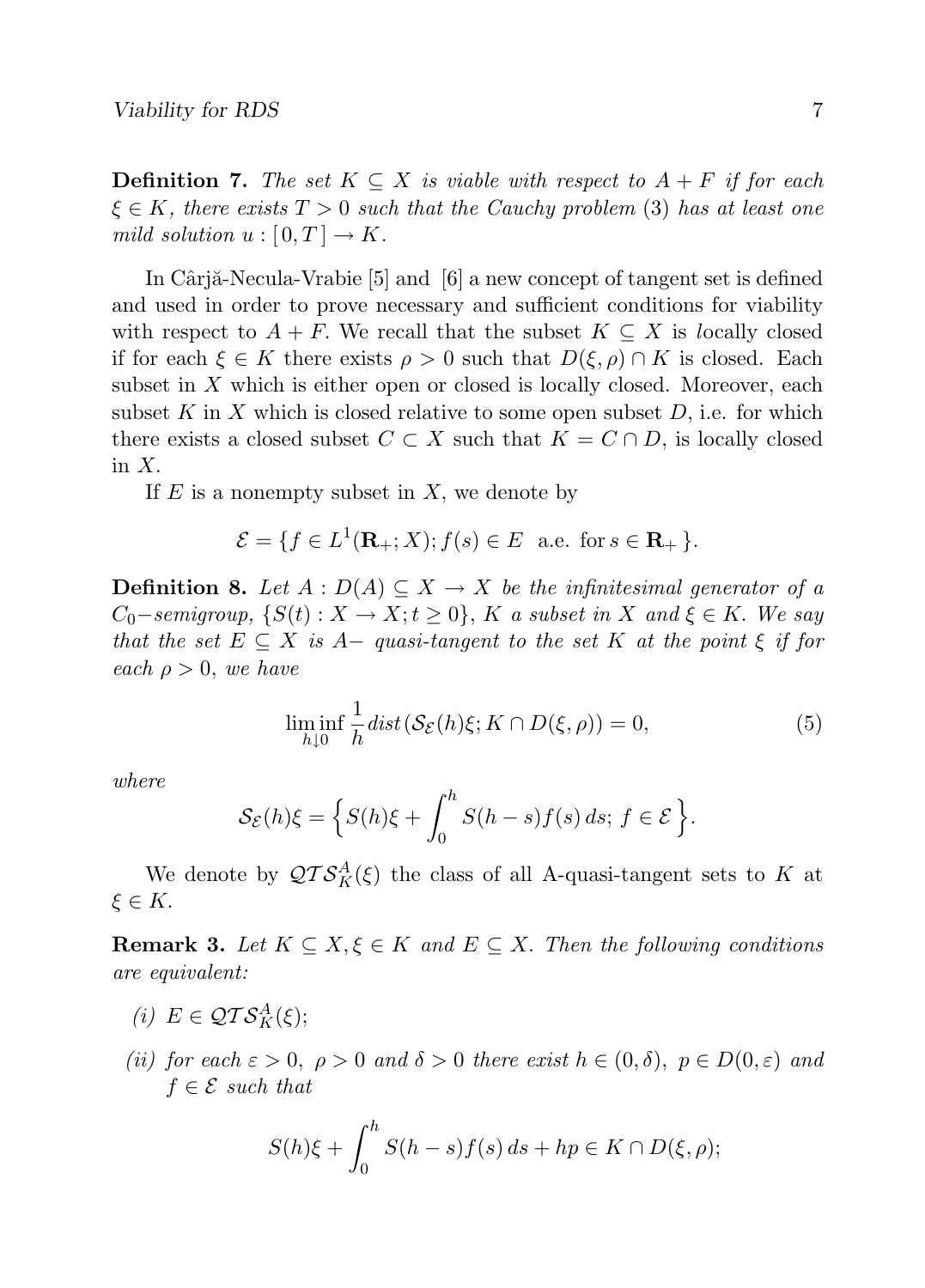(iii) there exist three sequences,  $(h_n)_n$  in  $\mathbf{R}_+$  with  $h_n \downarrow 0$ ,  $(p_n)_n$  in X with  $\lim_{n} p_n = 0$ , and  $(f_n)_n \in \mathcal{E}$ , with  $\lim_{n} \int_0^{h_n} S(h_n - s) f_n(s) ds = 0$  and

$$
S(h_n)\xi + \int_0^{h_n} S(h_n - s) f_n(s) ds + h_n p_n \in K.
$$

Before proceeding to the main results in this section,we introduce first:

**Definition 9.** A set  $C \subseteq X$  is quasi-weakly (relatively) compact if, for each  $r > 0$ ,  $C \cap D(0,r)$  is weakly (relatively) compact.

We present now a necessary condition for mild viability.

**Theorem 1.** Let X be a Banach space,  $A: D(A) \subseteq X \rightarrow X$  the infinitesimal generator of a  $C_0$ -semigroup,  $\{S(t): X \to X; t \geq 0\}$ , K a nonempty subset in X and  $F: K \rightarrow X$  a nonempty valued multi-function. If K is viable with respect to  $A + F$  then, for each  $\xi \in K$  at which F is u.s.c. and  $F(\xi)$  is convex and quasi-weakly compact, we have

$$
F(\xi) \in \mathcal{QTS}_K^A(\xi). \tag{6}
$$

The main sufficient condition for mild viability is:

**Theorem 2.** Let X be a Banach space,  $A : D(A) \subseteq X \rightarrow X$  the infinitesimal generator of a compact  $C_0$ -semigroup,  $\{S(t): X \to X; t \geq 0\}$ , K a nonempty and locally closed subset in X and  $F: K \rightarrow X$  a nonempty, weakly compact and convex valued, strongly-weakly u.s.c. multi-function. If for each  $\xi \in K$ , the tangency condition (6) is satisfied, then K is viable with respect to  $A + F$ .

### 3 The main results

We focus our attention to the main necessary and sufficient conditions for viability in the case of reaction diffusion systems of the form (1).

Let  $(X, \|\cdot\|_X)$  and  $(Y, \|\cdot\|_Y)$  two real Banach spaces,  $\mathcal{K} \subseteq X \times Y$ ,  $F$ :  $K \to X$ ,  $G : K \to Y$ , and  $\xi \in X$ ,  $\eta \in Y$ . We assume that the operators  $A: D(A) \subseteq X \to X$  and  $B: D(B) \subseteq Y \to Y$  are the generators of two  $C_0$ -semigroups,  $\{S_A(t): X \to X; t \geq 0\}$  and  $\{S_B(t): Y \to Y; t \geq 0\}$ respectively.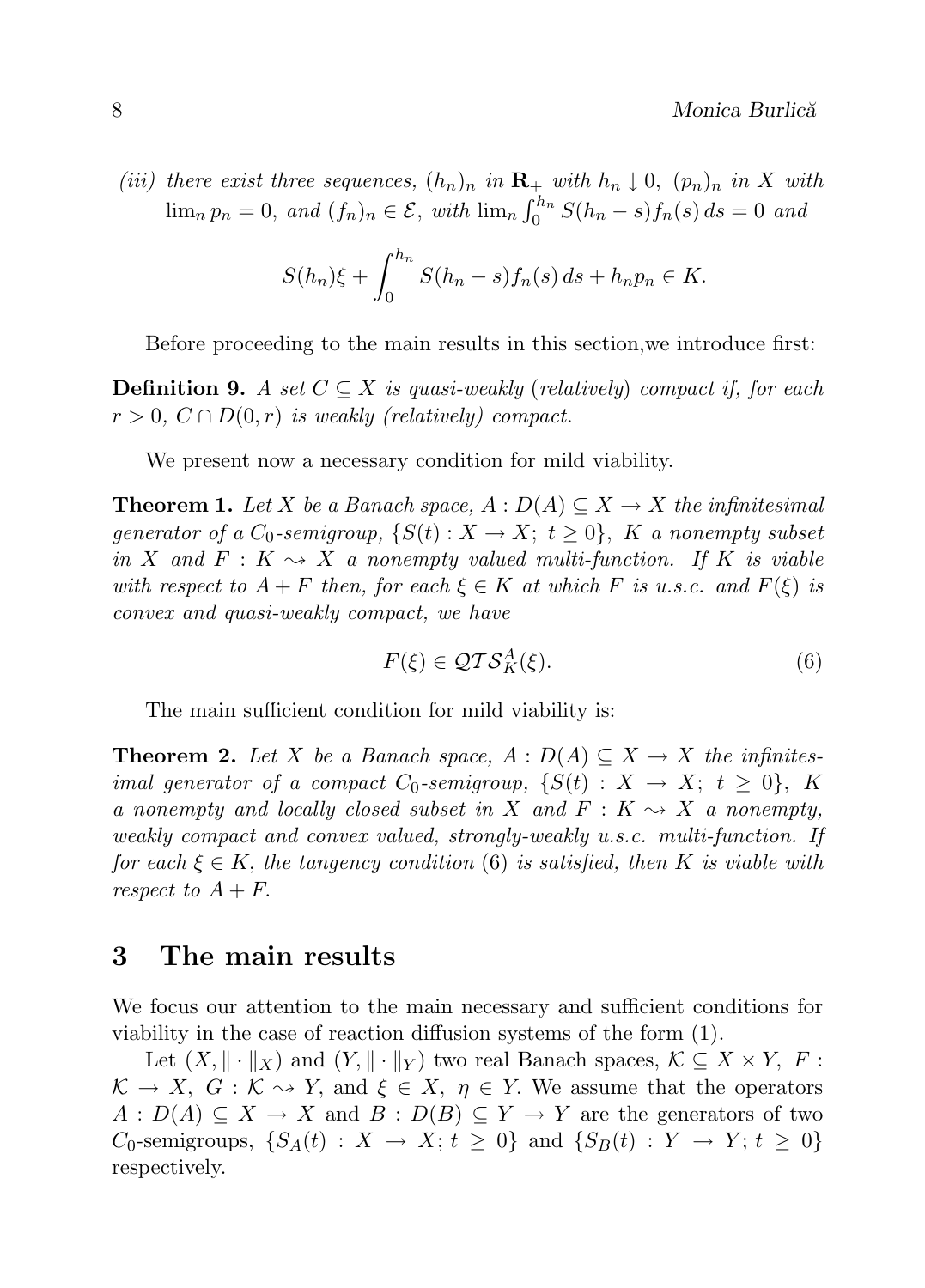The system (1) can be written as a multi-valued semilinear Cauchy problem in a product space. Let  $\mathcal{X} = X \times Y$  be endowed with the norm  $\|\cdot\|$ , defined by  $\|(x, y)\|_{\mathcal{X}} = \|x\|_{X} + \|y\|_{Y}$ , for each  $(x, y) \in \mathcal{X}$ . Let  $\mathcal{A} = (A, B)$ :  $D(\mathcal{A}) \subseteq \mathcal{X} \to \mathcal{X}$  be defined by  $D(\mathcal{A}) = D(\mathcal{A}) \times D(\mathcal{B})$ ,  $\mathcal{A}(x, y) = (Ax, By)$ for each  $(x, y) \in D(\mathcal{A})$  and let  $\mathcal{F}: \mathcal{K} \rightsquigarrow \mathcal{X}, \mathcal{F}(z) = (F(z), G(z))$  for each  $z = (x, y) \in \mathcal{K}$ , where  $(F(z), G(z)) = \{F(z), \eta\}; \eta \in G(z)\}.$  So, the system (1) can be written as

$$
\begin{cases}\n z'(t) \in \mathcal{A}z(t) + \mathcal{F}(z(t)) \\
 z(0) = \zeta,\n\end{cases} \tag{7}
$$

where  $\zeta = (\xi, \eta)$ . We notice that, in the hypotheses above, A is the infinitesimal generator of a  $C_0$ -semigroup  $\{ \mathcal{S}(t) : \mathcal{X} \to \mathcal{X}; t \geq 0 \}$ , given by

$$
\mathcal{S}(t)(\xi,\eta) = (S_A(t)\xi, S_B(t)\eta)
$$

for each  $t \geq 0$  and  $(\xi, \eta) \in \mathcal{X}$ . Let us remark that K is viable with respect to  $(A + F, B + G)$  in sense of Definition 2 if and only if K is viable with respect to  $\mathcal{A} + \mathcal{F}$  in sense of Definition 7, which means that for each  $\zeta \in \mathcal{K}$ , there exists  $T > 0$  such that the problem (7) has at least one mild solution  $z : [0, T] \to \mathcal{K}.$ 

From Theorem 1 we deduce the necessary condition for viability.

**Theorem 3.** Let X and Y be Banach spaces, K a nonempty subset in  $X \times Y$ ,  $A: D(A) \subseteq X \to X, B: D(B) \subseteq Y \to Y$  the infinitesimal generators of two  $C_0$ -semigroups,  $\{S_A(t): X \to X; t \geq 0\}$  and  $\{S_B(t): Y \to Y; t \geq 0\}$ respectively,  $F: \mathcal{K} \to X$  a continuos function and  $G: \mathcal{K} \to Y$  a nonempty, convex and quasi-weakly compact valued, u.s.c. multi-function. If  $K$  is viable with respect to  $(A + F, B + G)$  then, for each  $\zeta \in \mathcal{K}$  we have:

$$
(F(\zeta), G(\zeta)) \in \mathcal{QTS}_{\mathcal{K}}^{\mathcal{A}}(\zeta). \tag{8}
$$

In order to state and prove some sufficient conditions for viability, we need the hypotheses below.

- $(H_1)$   $A: D(A) \subseteq X \to X, B: D(B) \subseteq Y \to Y$  are the generators of two  $C_0$ -semigroups,  $\{S_A(t): X \to X; t \geq 0\}$  and  $\{S_B(t): Y \to Y; t \geq 0\}$ respectively;
- $(H_2)$   $K \subseteq X \times Y$  is nonempty and locally closed;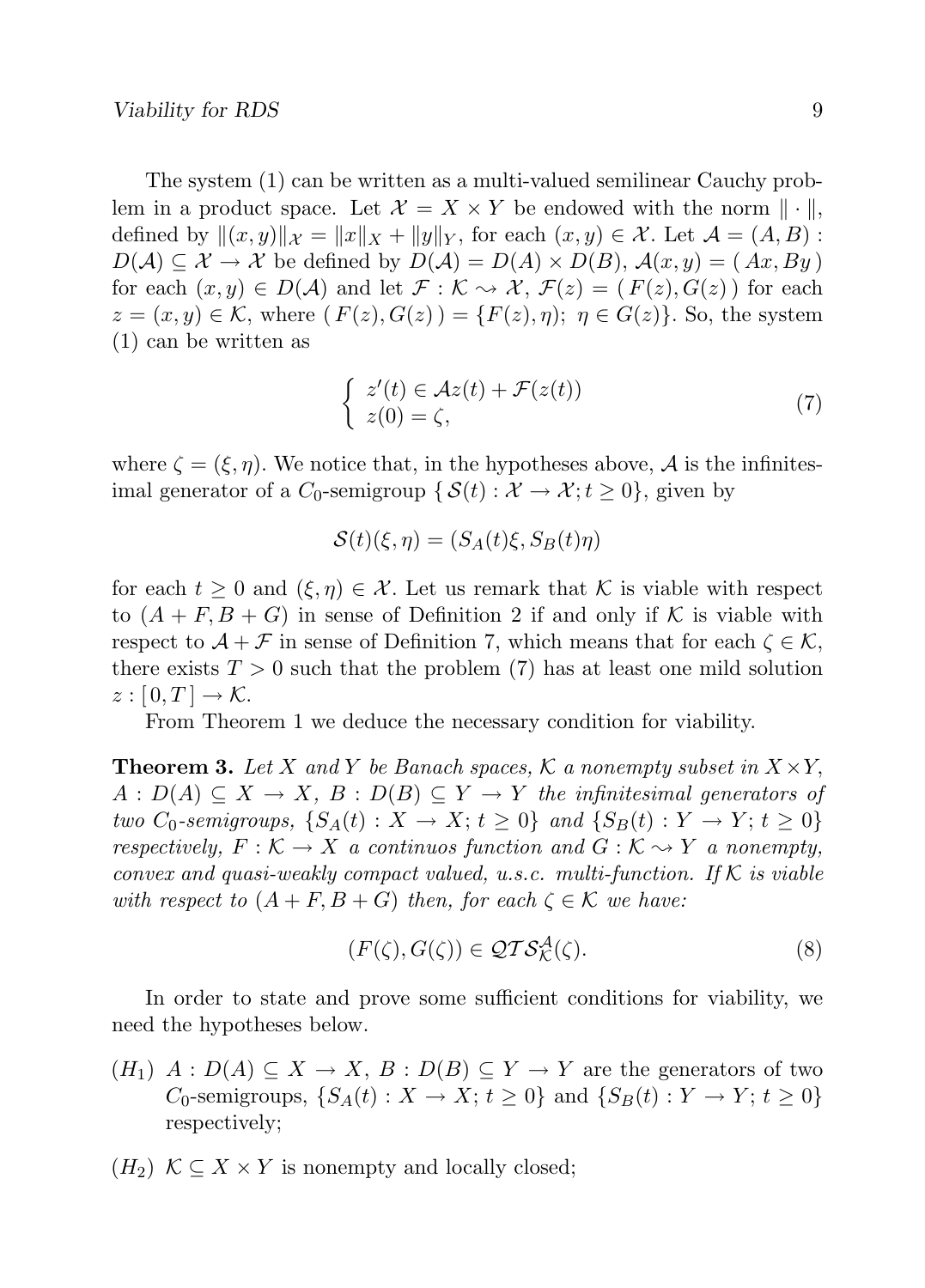$(H_3)$   $F: X \times Y \to X$  is continuous and globally Lipschitz with respect to its first argument, i.e. there exists  $L > 0$  such that

$$
||F(u, v) - F(\tilde{u}, v)|| \le L||u - \tilde{u}||
$$

for each  $(u, v), (\tilde{u}, v) \in X \times Y$ ;

 $(H_4)$   $A + F$  is Y –uniformly locally of  $\beta_X$  –compact type, which means that F is continuous and, for each  $\zeta = (\xi, \eta) \in \mathcal{K}$ , there exist  $\rho > 0$ , a continuous function  $l : \mathbf{R}_{+} \to \mathbf{R}_{+}$  and a uniqueness function  $\omega$ :  $\mathbf{R}_{+} \to \mathbf{R}_{+}$  such that, for each subset  $C \subseteq D_{X \times Y}(\zeta, \rho) \cap \mathcal{K}$ , with  $\Pi_{Y}C$ relatively compact, and for each  $t > 0$ , we have

$$
\beta_X(S_A(t)F(C)) \le l(t)\omega(\beta_{X\times Y}(C));
$$

- $(H_5)$   $\{S_B(t): Y \to Y, t \geq 0\}$  is compact;
- $(H_6)$   $G: \mathcal{K} \rightarrow Y$  is strongly-weakly u.s.c. multi-function with nonempty, convex and weakly compact values.

**Theorem 4.** Assume that  $(H_1)$ ,  $(H_2)$ ,  $(H_3)$ ,  $(H_5)$  and  $(H_6)$  are satisfied. If, for each  $\zeta \in \mathcal{K}$  the tangency condition (8) is satisfied, then K is viable with respect to  $(A + F, B + G)$ .

**Theorem 5.** Assume that  $(H_1)$ ,  $(H_2)$ ,  $(H_4)$ ,  $(H_5)$  and  $(H_6)$  are satisfied. If, for each  $\zeta \in \mathcal{K}$  the tangency condition (8) is satisfied, then K is viable with respect to  $(A + F, B + G)$ .

A nonautonomous variant of Theorem 4 is stated below. Let us consider the quasi-autonomous semilinear system

$$
\begin{cases}\n u'(t) = Au(t) + F(t, u(t), v(t)), & t \ge \tau \\
 v'(t) \in Bv(t) + G(t, u(t), v(t)), & t \ge \tau \\
 u(\tau) = \xi, & v(\tau) = \eta\n\end{cases} \tag{9}
$$

where  $\mathcal{K} \subseteq \mathbf{R} \times X \times Y$ ,  $F : \mathbf{R} \times X \times Y \to X$  and  $G : \mathcal{K} \to Y$ .

Let  $\mathcal{X} = \mathbf{R} \times X$  endowed with the norm  $||(t, x)||_{\mathcal{X}} = |t| + ||x||_{X}$ , for each  $(t, x) \in \mathcal{X}$ . Let  $\mathcal{A} = (0, A), z(s) = (s + \tau, u(s + \tau)), w(s) = v(s + \tau)$  and let  $\mathcal{F}: \mathcal{X} \times Y \to X, \ \mathcal{F}(z,w) = (1, F(z,w))$  for each  $(z,w) \in \mathcal{X} \times Y$ . With the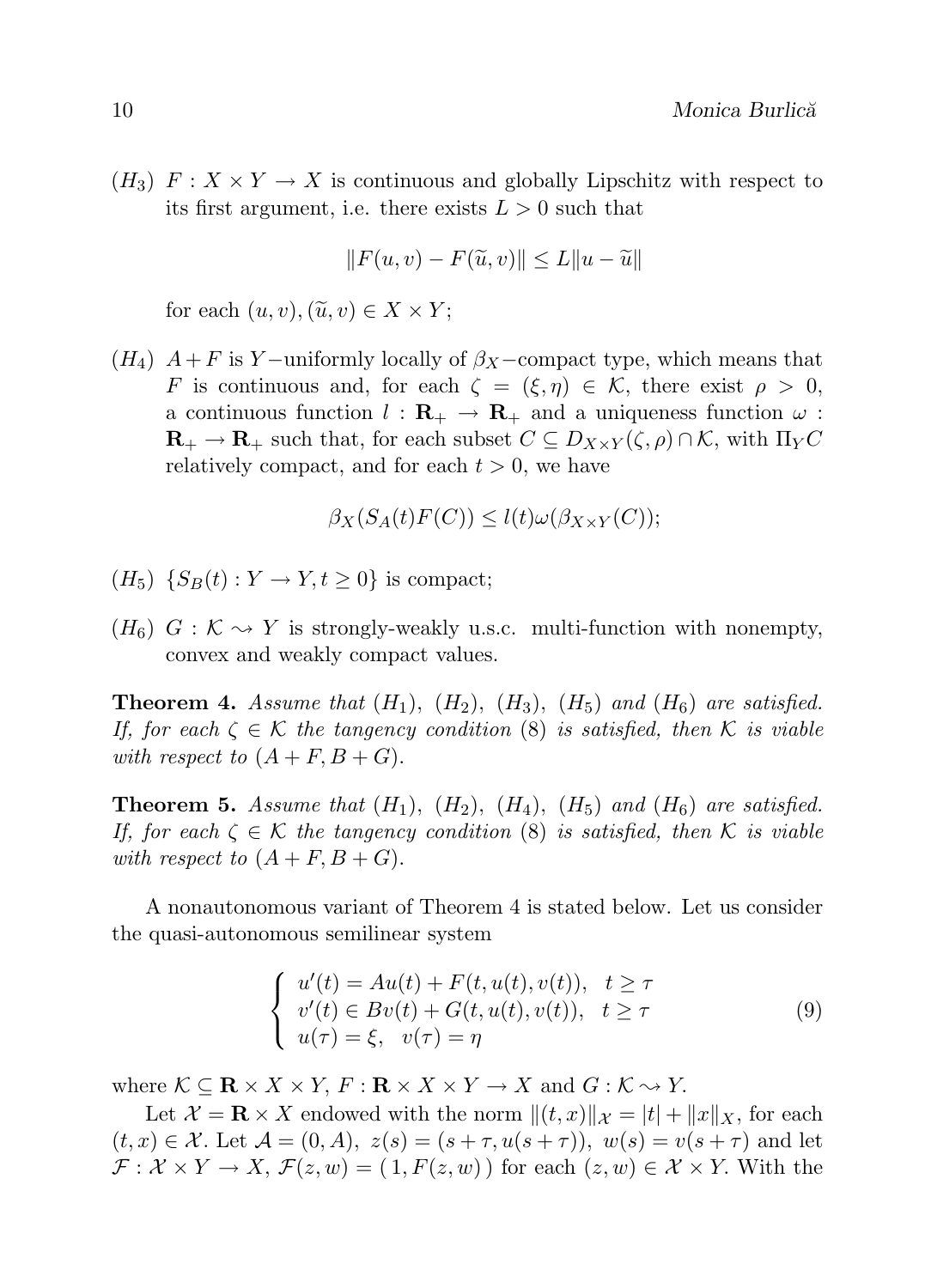notation above the system (9) can be written as an autonomous one in the space  $\mathcal{X} \times Y$ 

$$
\begin{cases}\nz'(s) = Az(s) + \mathcal{F}(z(s), w(s)), & s \ge 0 \\
w'(s) \in B(s) + G(z(s), w(s)), & s \ge 0 \\
z(0) = (\tau, \xi), & w(0) = \eta\n\end{cases}
$$
\n(10)

From Theorem 4 we deduce:

**Theorem 6.** Assume that X and Y are Banach spaces and  $(H_1)$ ,  $(H_5)$  are satisfied. Let  $\mathcal{K} \subseteq \mathbf{R} \times X \times Y$  be a nonempty and locally closed set,  $F : \mathbf{R} \times Y$  $X \times Y \to X$  be continuous and  $G: \mathcal{K} \to Y$  be locally bounded, strongly-weakly u.s.c. multi-function with nonempty, convex and weakly compact values. Let us assume that  $F$  is globally Lipschitz with respect to its first and second arguments i.e. there exists  $L > 0$  such that

$$
||F(t, u, v) - F(\tilde{t}, \tilde{u}, v)|| \le L(|t - \tilde{t}| + ||u - \tilde{u}||).
$$

If, for each  $(\tau, \xi, \eta) \in \mathcal{K}$  the next tangency condition

$$
(1, F(\tau, \xi, \eta), G(\tau, \xi, \eta)) \in \mathcal{QTS}_{\mathcal{K}}^{(\mathcal{A}, B)}(\tau, \xi, \eta)
$$
\n
$$
(11)
$$

is satisfied, then K is viable with respect to  $(A + F, B + G)$ .

The nonautonomous case was studied in Necula-Vrabie [8] in the case when A and B are m-dissipative possibly nonlinear operators, while both  $F$ and  $G$  are single-valued,  $F$  is jointly continuous and locally Lipschitz with respect to its second variable, G is continuous and the semigroup generated by  $B$  is compact.

## 4 Proofs of Theorem 4 and Theorem 5

The proofs are essentially based on the construction of an  $\varepsilon$  -approximate solution for the Cauchy problem (3), i.e. a 5-uple  $(\sigma, \theta, q, f, u)$  given by lemma below.

**Lemma 4.** Let X, Y be real Banach spaces,  $A: D(A) \subseteq X \times Y \to X \times Y$ the infinitesimal generator of a  $C_0$ -semigroup,  $\{S(t): X \times Y \to X \times Y; t \geq 0\}$ 0), K a nonempty and locally closed subset in  $X \times Y$  and  $\mathcal{F}: \mathcal{K} \to X \times Y$ a given nonempty-valued and locally bounded multi-function satisfying the tangency condition (6). Let  $\zeta \in \mathcal{K}$  be arbitrary and let  $r > 0$  be such that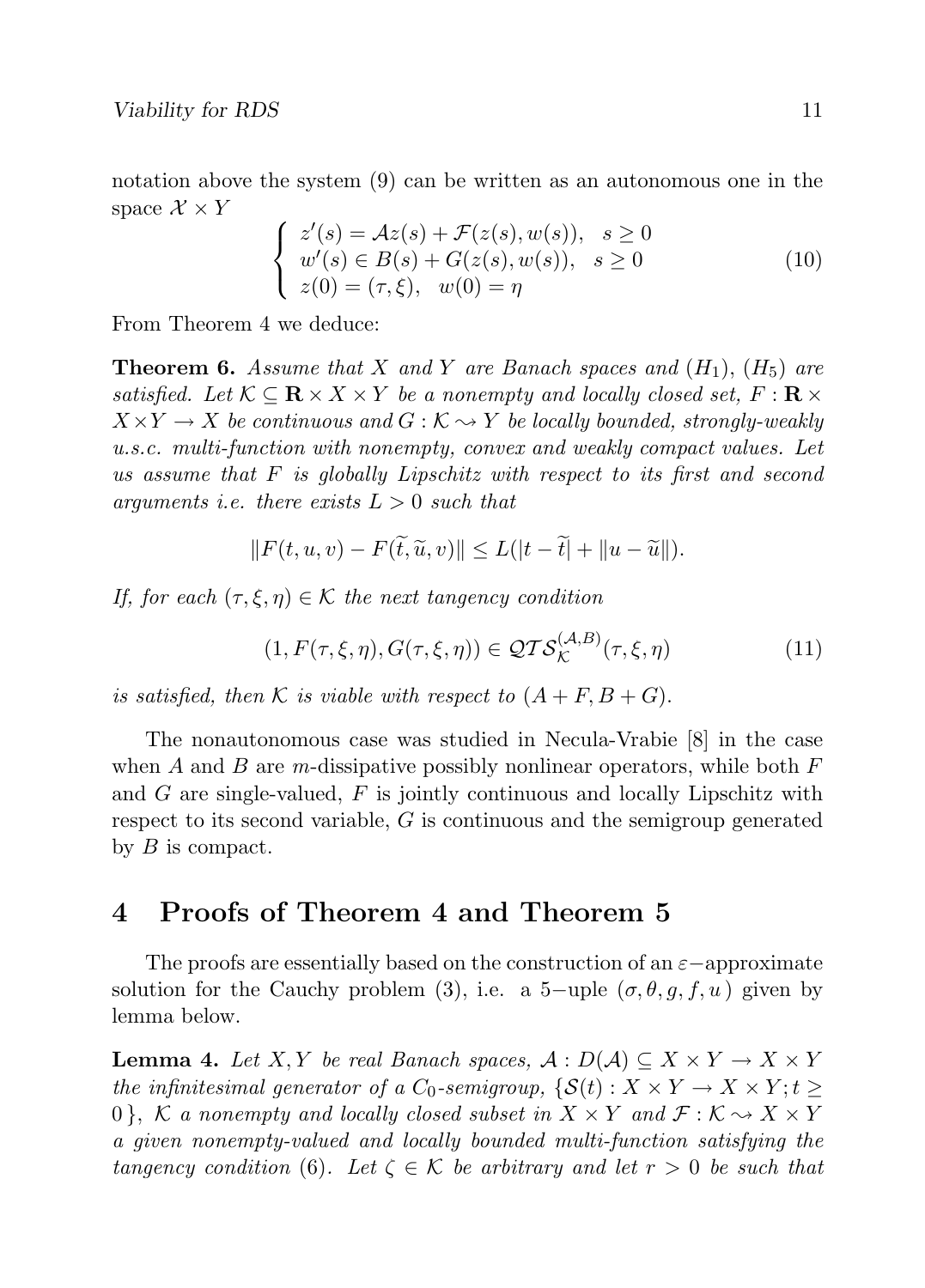$D_{X\times Y}(\zeta,r)\cap \mathcal{K}$  is closed. Then, there exist  $\rho\in(0,r]$  and  $T>0$  such that, for each  $\varepsilon \in (0,1)$ , there exist  $\sigma : [0,T] \to [0,T]$  nondecreasing,  $\theta : \{(t,s): 0 \leq$  $s < t \leq T$ }  $\rightarrow$  [0, T] measurable,  $\mathcal{G}: [0, T] \rightarrow X \times Y$ ,  $\tilde{f}: [0, T] \rightarrow X \times Y$ Bochner integrable and  $z : [0, T] \to X \times Y$  continuous such that:

- (i)  $s \varepsilon \leq \sigma(s) \leq s$  for each  $s \in [0, T]$ ;
- (ii)  $z(\sigma(s)) \in D_{X\times Y}(\zeta,r) \cap \mathcal{K}$  for each  $s \in [0,T]$  and  $z(T) \in D_{X\times Y}(\zeta,r) \cap$  $\mathcal{K}$ ;
- (iii)  $\|\mathcal{G}(s)\| \leq \varepsilon$  for each  $s \in [0,T]$  and  $\tilde{f}(s) \in \mathcal{F}(z(\sigma(s))$  a.e. for  $s \in$  $[0, T]$ ;
- (iv)  $\theta(t,s) \leq t$  for each  $0 \leq s < t \leq T$  and  $t \mapsto \theta(t,s)$  is nonexpansive on  $(s, T)$ :

$$
(v) \ z(t) = \mathcal{S}(t)\zeta + \int_0^t \mathcal{S}(t-s)\tilde{f}(z(s))\,ds + \int_0^t \mathcal{S}(\theta(t,s))\mathcal{G}(s)\,ds
$$
  
for each  $t \in [0,T]$ ;

$$
(vi) \|z(t) - z(\sigma(t))\| \le \varepsilon \text{ for each } t \in [0, T].
$$

See Cârjă-Necula-Vrabie  $[5]$  and  $[6]$ , Lemma 9.3.1, p.185.

**Remark 4.** Let  $\mathcal{K} \subseteq X \times Y$  be a nonempty, locally closed set and  $G : \mathcal{K} \rightarrow Y$ be a strongly-weakly u.s.c. multi-function with nonempty, convex and weakly compact valued, then G is locally bounded.

See Remark 7.1 in Câriă-Necula-Vrabie [7].

**Proof of Theorem 4** Let  $\zeta = (\xi, \eta) \in \mathcal{K}$  and  $r > 0$  such that  $D_{\mathcal{X}}(\zeta, r) \cap$ K be closed. Let us choose  $\rho \in (0, r]$ ,  $N > 0$ ,  $M \ge 1$  and  $a \ge 0$  such that  $||F(z)||_X \leq N$  and  $||y||_Y \leq N$  for every  $z \in D_{\mathcal{X}}(\zeta, \rho) \cap \mathcal{K}$  and every  $y \in G(z)$ and  $\|\mathcal{S}(t)\|_{\mathcal{L}(\mathcal{X})} \leq Me^{at}$ , for every  $t \geq 0$ . Since  $t \mapsto \mathcal{S}(t)\zeta$  is continuous in  $t = 0$  and  $S(0)\zeta = \zeta$ , we may find a sufficiently small  $T > 0$  such that

$$
\sup_{t \in [0,T]} \|\mathcal{S}(t)\zeta - \zeta\|_{\mathcal{X}} + TMe^{aT}(N+1) \le \rho
$$

and all the conclusions of Lemma 4, for the Cauchy problem (7), be satisfied.

Let  $(\varepsilon_n)_n \downarrow 0$  be a sequence in  $(0,1)$  and let  $((\sigma_n, \theta_n, \mathcal{G}_n, f_n, z_n))_n$  be a sequence of  $(\varepsilon_n)_n$  – approximate solutions defined on [0, T] whose existence is ensured by the Lemma 4. This means that  $\tilde{f}_n = (f_n, g_n)$  is Lebesque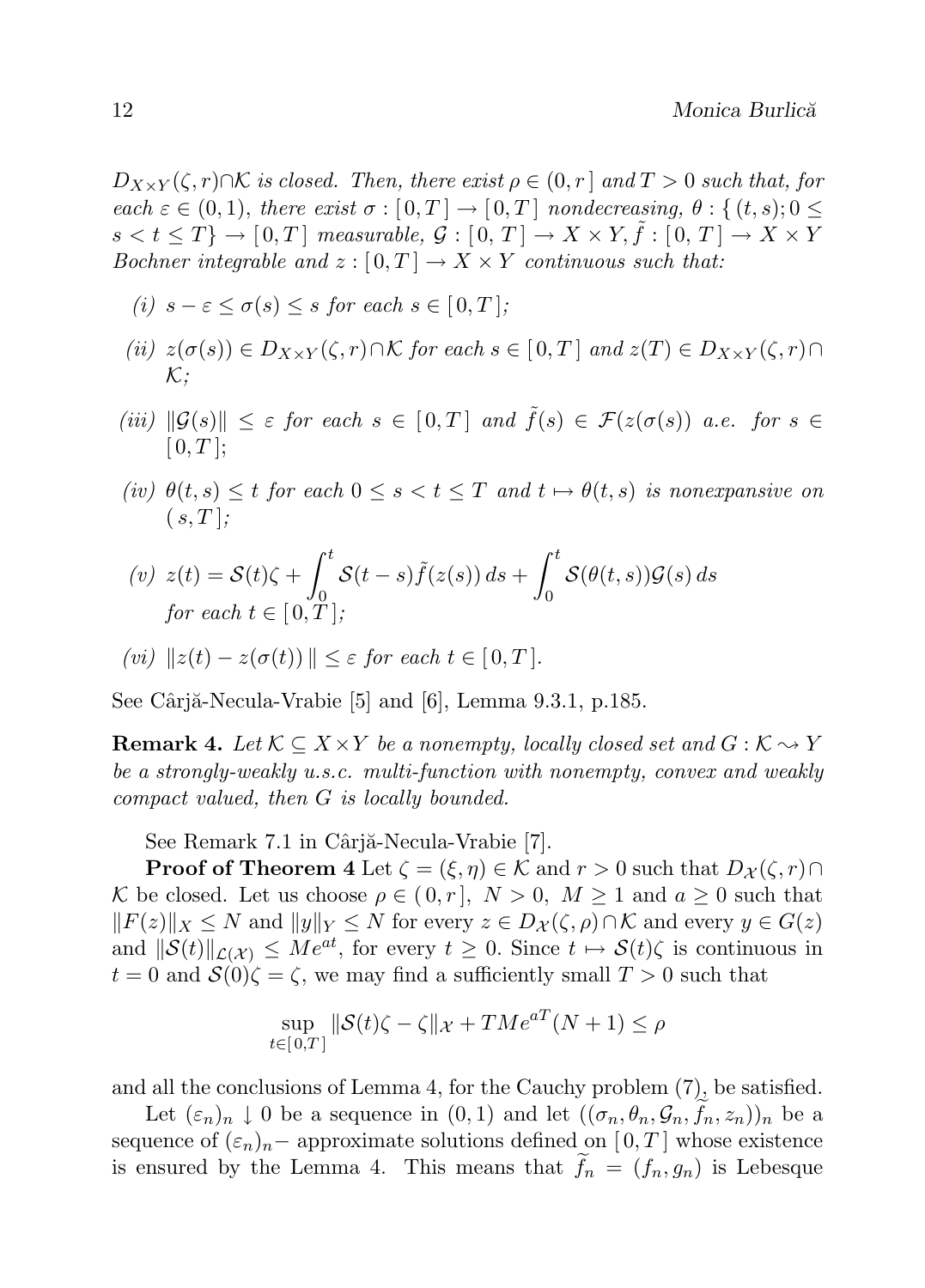integrable,  $f_n(s) = F(z_n(\sigma_n(s)))$  and  $g_n(s) \in G(z_n(\sigma_n(s)))$  a.e. for  $s \in$  $[0, T]$ , and  $z_n(\sigma_n(t)) \in D_{\mathcal{X}}(\zeta, \rho) \cap \mathcal{K}$ , for  $n = 1, 2, \ldots$  and each  $t \in [0, T]$ , and

$$
z_n(t) = \mathcal{S}(t)\zeta + \int_0^t \mathcal{S}(t-s)\widetilde{f}_n(s)ds + \int_0^t \mathcal{S}(\theta_n(t,s))\mathcal{G}_n(s)ds
$$

for each  $n \in \mathbb{N}$  and  $t \in [0, T]$ . Put  $z_n = (u_n, v_n)$ . So,  $(u_n, v_n)$  satisfies

$$
\begin{cases}\nu_n(t) = S_A(t)\xi + \int_0^t S_A(t-s)F(z_n(\sigma_n(s)))ds + \int_0^t S_A(\theta_n(t,s))\mathcal{G}_n^X(s)ds \\
v_n(t) = S_B(t)\eta + \int_0^t S_B(t-s)g_n(s)ds + \int_0^t S_B(\theta_n(t,s))\mathcal{G}_n^Y(s)ds,\n\end{cases} (12)
$$

where  $\mathcal{G}_n(t) = (\mathcal{G}_n^X(t), \mathcal{G}_n^Y(t))$  for each  $n = 1, 2, ...$  and  $t \in [0, T]$ . Since  $||g_n(s)||_Y \leq N$  for each  $n = 1, 2, ...$  and for a.a.  $s \in [0, T]$ , the family  ${g_n(\cdot)}; n \in \mathbb{N}$  is uniformly integrable subset in  $L^1(0,T;Y)$ . Since the  $C_0$ semigroup  $\{S_B(t) : Y \to Y; t \ge 0\}$  is compact and  $\|\mathcal{G}_n^Y(s)\|_Y \le \varepsilon_n < 1$ , from Theorem 8.4.2 in Vrabie [9] it follows that  $\{v_n; n = 1, 2, ...\}$  is relatively compact in  $C([0,T]; Y)$ . As  $\lim_{n \to \infty} \sigma_n(t) = t$  uniformly for  $t \in [0,T]$  we deduce that there exists  $v \in C([0,T];Y)$  such that, on a subsequence at least,  $\lim_{n} v_n(t) = v(t)$  and  $\lim_{n} v_n(\sigma_n(t)) = v(t)$  uniformly for  $t \in [0, T]$ .

At this point let us consider the problem:

$$
\begin{cases}\nu'(t) = Au(t) + F(u(t), v(t)), & t \ge 0 \\
u(0) = \xi,\n\end{cases}
$$
\n(13)

where  $v \in C([0,T]; Y)$  is as above. Since A is the infinitesimal generator of a  $C_0$ -semigroup and F is continuous on  $X \times Y$  and globally Lipschitz with respect to its first argument, it follows that the problem (13) has an unique mild solution  $u : [0, T] \to X$ , i.e.

$$
u(t) = S_A(t)\xi + \int_0^t S_A(t - s)F(u(s), v(s))ds
$$
 (14)

for each  $t \in [0, T]$ . We will prove next that  $\lim_n u_n(t) = u(t)$  uniformly for  $t \in [0, T]$ . Indeed, we have

$$
||u_n(\sigma_n(t)) - u(t)||_X \le ||u_n(\sigma_n(t)) - u_n(t)||_X + ||u_n(t) - u(t)||_X. \qquad (15)
$$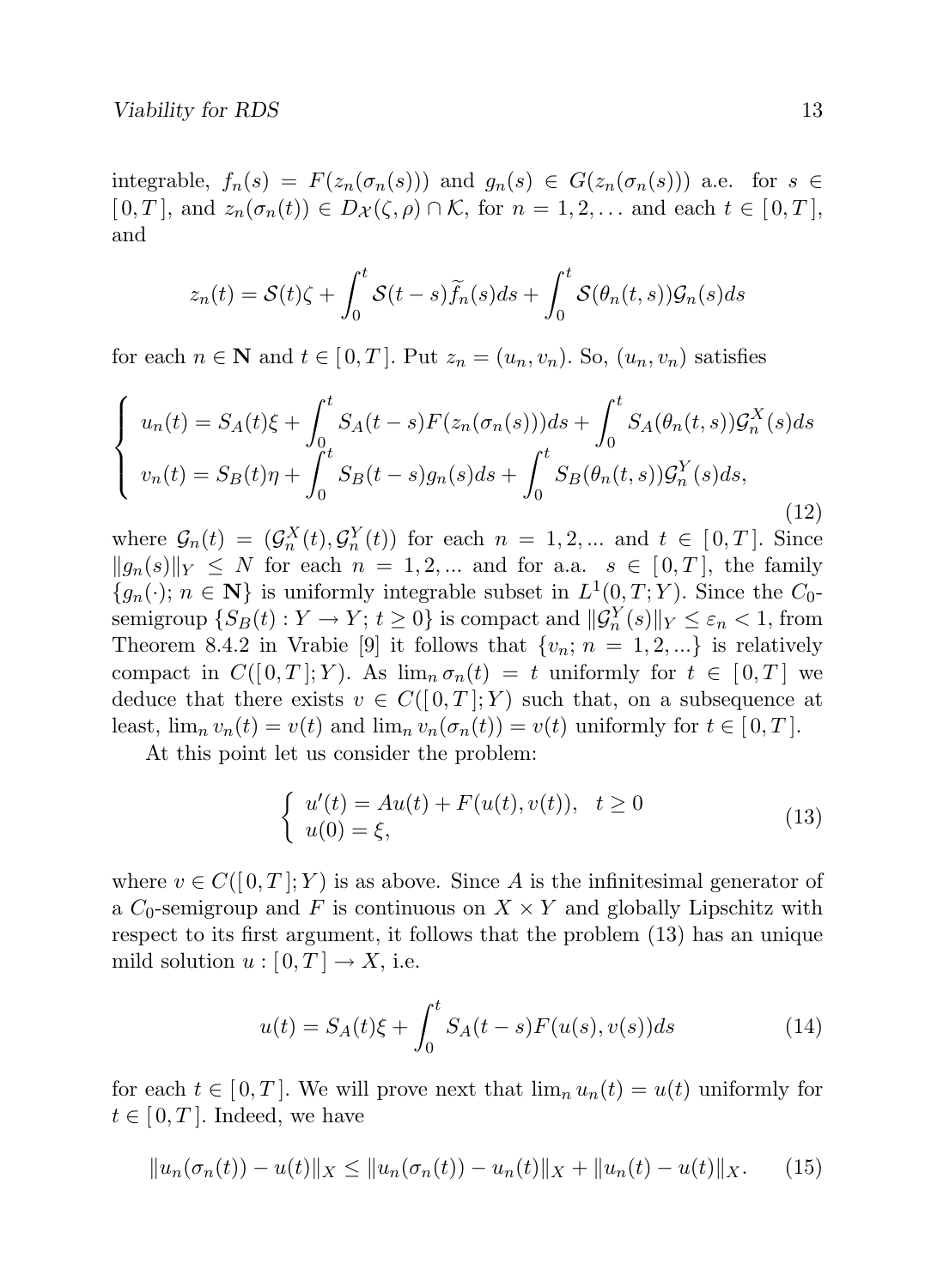From (12) and (14), it follows that

$$
||u_n(t) - u(t)||_X \le \int_0^t ||S_A(\theta_n(t,s))||_{L(X)} ||\mathcal{G}_n^X(s)||_X ds
$$
  
+ 
$$
\int_0^t ||S_A(t-s)||_X ||F(u_n(\sigma_n(s)), v_n(\sigma_n(s))) - F(u(s), v(s))||_X ds
$$

for each  $t \in [0, T]$ . Using (iii)<sup>1</sup>, (vi) and the Lipschitz's condition for F, from (15) we obtain

$$
||u_n(\sigma_n(t)) - u(t)||_X \le Me^{aT}\varepsilon_n
$$
  
+
$$
+ Me^{aT} \int_0^t ||F(u(s), v_n(\sigma_n(s))) - F(u(s), v(s))||_X ds
$$
  
+
$$
L Me^{aT} \int_0^t ||u_n(\sigma_n(s)) - u(s)||_X ds,
$$
 (16)

for each  $t \in [0, T]$ . On the other hand,  $\varepsilon_n \downarrow 0$ ,  $v_n(\sigma_n(s)) \to v(s)$  uniformly for  $s \in [0, T]$  and F is continuous. So, for each  $\varepsilon > 0$  there exists  $n_0 = n_0(\varepsilon)$ such that, for each  $n \in \mathbb{N}$ ,  $n \ge n_0$  and for each  $t \in [0, T]$  we have:

$$
Me^{aT}\varepsilon_n + Me^{aT}\int_0^t \|F(u(s), v_n(\sigma_n(s))) - F(u(s), v(s))\|_X ds \le \varepsilon.
$$

In view of (16) and the last inequality, we deduce

$$
||u_n(\sigma_n(t)) - u(t)||_X \leq \varepsilon + LMe^{aT} \int_0^t ||u_n(\sigma_n(s)) - u(s)||_X ds
$$

for all  $n \in \mathbb{N}$ ,  $n \ge n_0$  and  $t \in [0, T]$ . Gronwall's Lemma implies

$$
||u_n(\sigma_n(t)) - u(t)||_X \le \varepsilon e^{LMTe^{aT}}
$$

for each  $n \in \mathbb{N}$ ,  $n \ge n_0$  and each  $t \in [0, T]$ . Therefore  $\lim_n u_n(\sigma_n(t)) = u(t)$ uniformly for  $t \in [0, T]$ . Taking into account (i) we deduce that  $\lim_n u_n(t) =$ 

<sup>&</sup>lt;sup>1</sup>Throughout this section, reference to  $(i)$ – $(vi)$  are to the corresponding items in Lemma 4.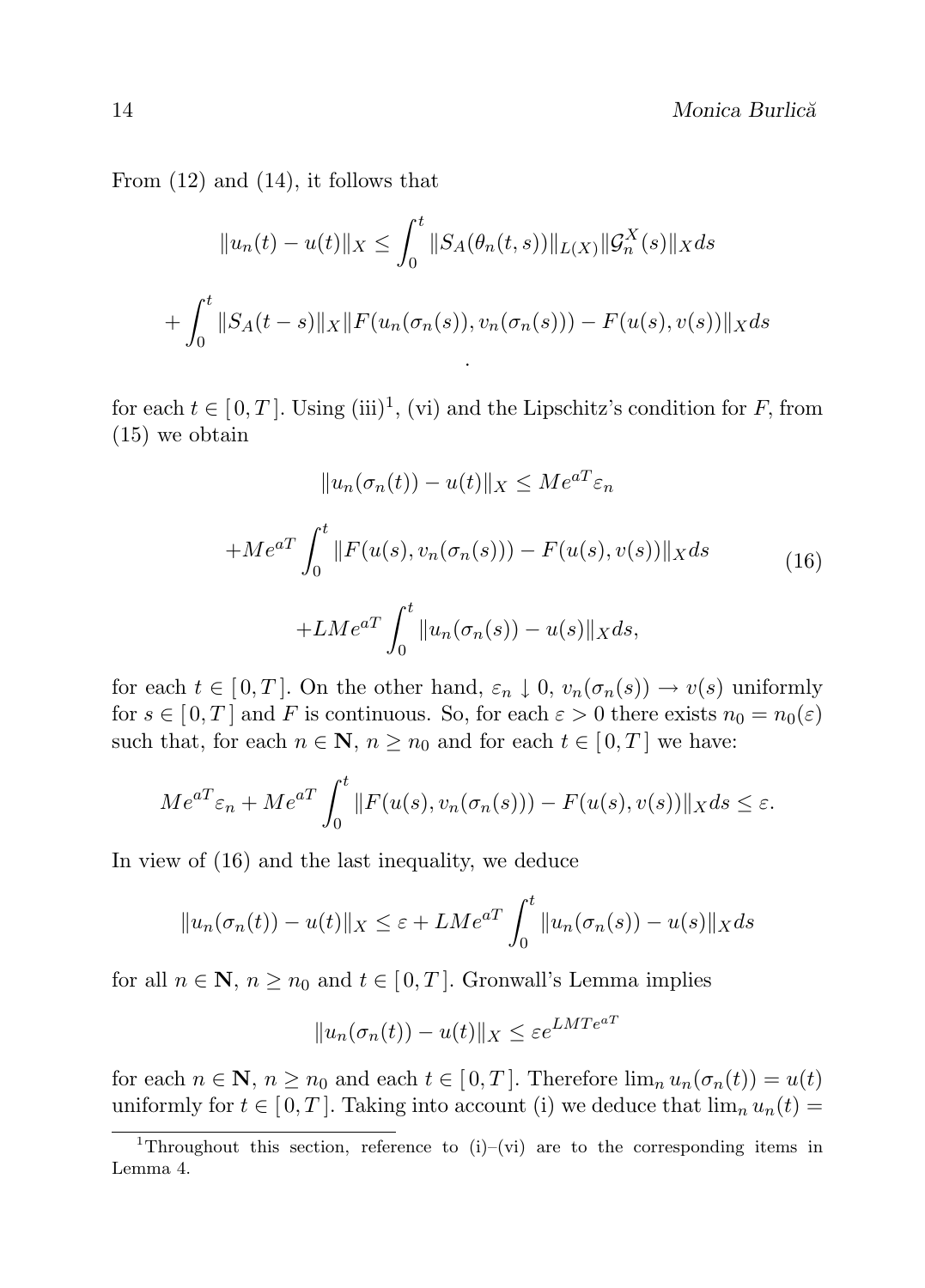u(t) uniformly for  $t \in [0, T]$ . Since  $(u_n(\sigma_n(t)), v_n(\sigma_n(t))) \in D_{\mathcal{X}}(\zeta, \rho) \cap \mathcal{K}$ , for  $n = 1, 2, \dots$  and each  $t \in [0, T]$  and  $D_{\mathcal{X}}(\zeta, \rho) \cap \mathcal{K}$  is closed, it follows that  $(u(t), v(t)) \in D_{\mathcal{X}}(\zeta, \rho) \cap \mathcal{K}$  for each  $t \in [0, T]$ .

Next, we will prove that  $(g_n)_n$  is weakly convergent in  $L^1(0,T;Y)$  to some function  $g$ . Indeed, since  $G$  is strongly-weakly u.s.c. with weakly compact values and since  $\{(u_n(\sigma_n(s)), v_n(\sigma_n(s))\}; n = 1, 2, \ldots, s \in [0, T]\}$  is relatively compact in  $X \times Y$ , from Lemma 1 and using by Theorem 1.3.2. in  $Cârjă-Necula-Vrabie [6]$ , it follows that the set

$$
C = \overline{conv} \bigcup_{n=1}^{\infty} \bigcup_{s \in [0,T]} G(u_n(\sigma_n(s)), v_n(\sigma_n(s)))
$$

is weakly compact. Since  $g_n(s) \in C$  for  $n = 1, 2, \ldots$  and a.e. for  $s \in$  $[0, T]$ , we obtain that  $\{g_n(\cdot); n = 1, 2, \ldots\}$  is weakly relatively compact in  $L^1(0,T;Y)$ . So, on a subsequence at least,  $(g_n)_n$  is weakly convergent in  $L^1(0,T;Y)$  to some function g. From Lemma 2 it follows that  $g(s) \in$  $G(u(s), v(s))$  a.e. for  $s \in [0, T]$ .

Now, let us consider the mild solution operator  $Q : L^1(0,T;Y) \to$  $C([0,T];Y)$ , defined by

$$
(Qg)(t) = S_B(t)\eta + \int_0^t S_B(t - s)g(s) ds,
$$

for each  $t \in [0,T]$  and for each  $g \in L^1(0,T;Y)$ . As the graph of Q is strongly×strongly closed and convex, it is weakly×strongly closed. So, we may pass to the limit in the second relation of (12) and, taking into account  $\|\mathcal{G}_n^Y(s)\|_Y \leq \varepsilon_n$ , we obtain

$$
v(t) = S_B(t)\eta + \int_0^t S_B(t - s)g(s) ds.
$$

Thus  $(u, v)$  is a mild solution of (1). The proof is complete.

We prove now, that, in the hypotheses of Theorem 5, there exists at least one sequence  $(\varepsilon_n)_n$ , with  $\varepsilon_n \downarrow 0$  such that the  $\varepsilon_n$ -approximate mild solutions sequence  $((\sigma_n, \theta_n, \mathcal{G}_n, f_n, z_n))_n$  has the property that  $z_n = (u_n, v_n)$  is, on a subsequence at least, uniformly convergent on  $[0, T]$  to some function  $(u, v) : [0, T] \to \mathcal{K}$  which is the mild solution of (1).

**Proof of Theorem 5** Let  $\zeta = (\xi, \eta) \in \mathcal{K}$  be arbitrary and let  $r >$ 0,  $\rho \in (0, r], N > 0, M \geq 1, a \geq 0$  and  $T > 0$  as in proof of Theorem 4.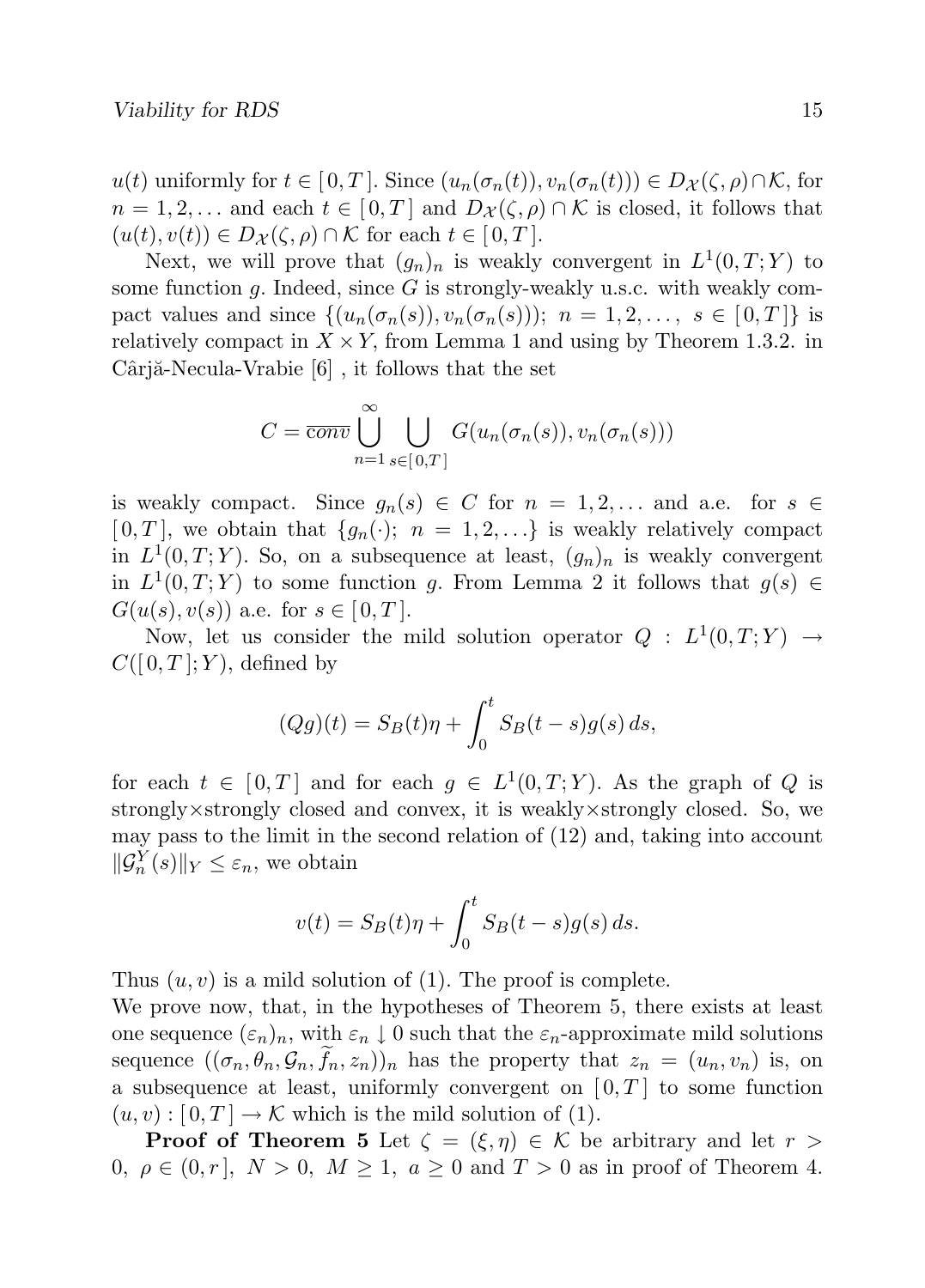Since  $A + F$  is Y-uniformly locally of  $\beta_X$ -compact type, diminishing  $\rho > 0$ and  $T > 0$ , if necessary, it follows that there exist a continuous function  $l : \mathbf{R}_{+} \to \mathbf{R}_{+}$  and a uniqueness function  $\omega : \mathbf{R}_{+} \to \mathbf{R}_{+}$  such that

$$
\beta_X(S_A(t)F(C)) \le l(t)\omega(\beta_X(\Pi_X C))\tag{17}
$$

for each subset  $C \subseteq D_{\mathcal{X}}(\zeta,\rho) \cap \mathcal{K}$ , with  $\Pi_Y C$  relatively compact, and for each  $t > 0$ . Let  $(\varepsilon_n)_n$  with  $\varepsilon_n \downarrow 0$  be a sequence in  $(0,1)$  and let  $((\sigma_n, \theta_n, \mathcal{G}_n, f_n, z_n))_n$  be a sequence of  $(\varepsilon_n)_n$  approximate mild solutions for (7), defined on [0, T]. Put  $\widetilde{f}_n = (f_n, g_n)$  and  $z_n = (u_n, v_n)$ . So  $f_n(s) =$  $F(z_n(\sigma_n(s)))$ ,  $g_n(s) \in G(z_n(\sigma_n(s)))$  a.e. for  $s \in [0,T]$ , and  $z_n(\sigma_n(t)) \in$  $D_{\mathcal{X}}(\zeta,\rho) \cap \mathcal{K}$ , for  $n = 1, 2, \ldots$  and each  $t \in [0,T]$ . From (v), we have

$$
z_n(t) = \mathcal{S}(t)\zeta + \int_0^t \mathcal{S}(t-s)\widetilde{f}_n(s)ds + \int_0^t \mathcal{S}(\theta_n(t,s))\mathcal{G}_n(s)ds,\tag{18}
$$

for each  $n = 1, 2, \ldots$  and  $t \in [0, T]$ . This means that  $(u_n, v_n)$  satisfies

$$
\begin{cases}\nu_n(t) = S_A(t)\xi + \int_0^t S_A(t-s)F(z_n(\sigma_n(s)))ds + \int_0^t S_A(\theta_n(t,s))\mathcal{G}_n^X(s)ds \\
v_n(t) = S_B(t)\eta + \int_0^t S_B(t-s)g_n(s)ds + \int_0^t S_B(\theta_n(t,s))\mathcal{G}_n^Y(s)ds,\n\end{cases} (19)
$$

where

$$
\begin{cases}\n\mathcal{G}_n(s) = (\mathcal{G}_n^X(s), \mathcal{G}_n^Y(s)) \\
\mathcal{S}(\theta_n(t,s))\mathcal{G}_n(s) = (S_A(\theta_n(t,s))\mathcal{G}_n^X(s), S_B(\theta_n(t,s))\mathcal{G}_n^Y(s)),\n\end{cases}
$$

for each  $n \in \mathbb{N}$  and  $0 \leq s < t \leq T$ .

Since the family  $\{g_n(\cdot); n \in \mathbb{N}\}\$  and  $\{\mathcal{G}_n^Y(\cdot); n \in \mathbb{N}\}\$  are uniformly integrable subsets in  $L^1(0,T;Y)$  and the  $C_0$ -semigroup  $\{S_B(t): Y \to Y; t \geq 0\}$  is compact, from Theorem 8.4.2 in Vrabie [9] it follows that  $\{v_n; n = 1, 2, ...\}$  is relatively compact in  $C([0,T]; Y)$ . As  $\lim_{n} \sigma_n(t) = t$  uniformly for  $t \in [0,T]$ we deduce that there exists  $v \in C([0,T];Y)$  such that, on a subsequence at least,  $\lim_n v_n(t) = v(t)$  and  $\lim_n v_n(\sigma_n(t)) = v(t)$  uniformly for  $t \in [0, T]$ . We will prove that  $\{u_n; n = 1, 2, ...\}$  is relatively compact in  $C([0, T]; X)$ .

We consider first the case when  $X$  is a separable space. Since  $\Pi_Y\{(u_n(\sigma_n(t)), v_n(\sigma_n(t))\}; n \ge k\} = \{v_n(\sigma_n(t)); n \ge k\}$  is relatively compact in Y,  $A+F$  is Y –uniformly locally of  $\beta_X$  –compact type, from (17),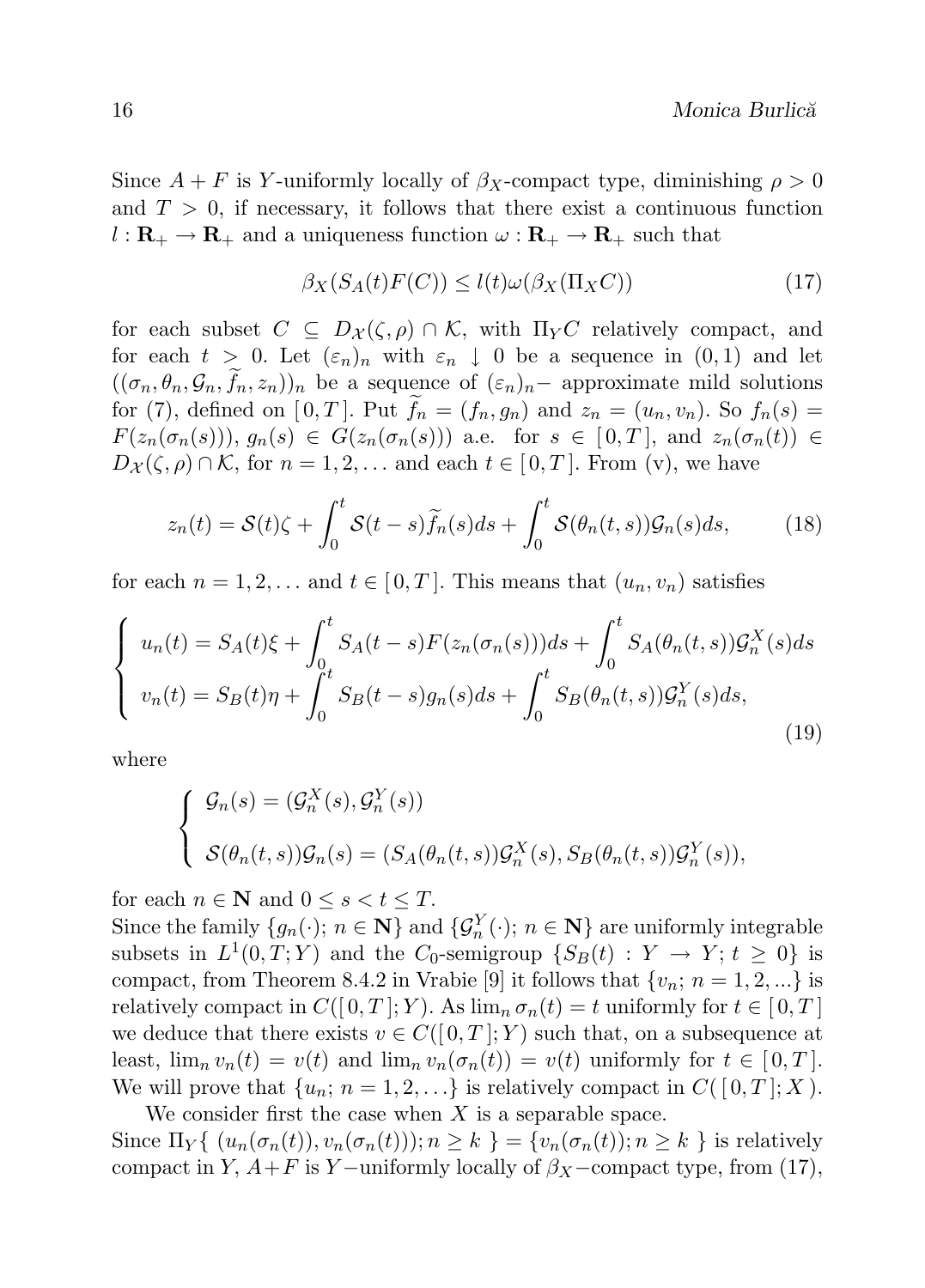we get

$$
\beta_X(\{S_A(t-s)F(u_n(\sigma_n(s)), v_n(\sigma_n(s))\}; n \ge k\})
$$
  

$$
\le l(t-s)\omega(\beta_X(\{u_n(\sigma_n(s)); n \ge k\})),
$$
\n(20)

for each  $k = 1, 2, ...$  and  $0 \le s < t \le T$ . Since  $\|\mathcal{G}_n^X(s)\|_X \le \varepsilon_n$  for each  $s \in$  $[0, T]$  it follows that  $\beta_X$  $\int \int f^t$  $\boldsymbol{0}$  $S_A(\theta_n(t,s))\mathcal{G}_n^X(s)ds; n\geq k\bigg\}\bigg)=0.$  Similarly, from (vi) we have that  $\{u_n(\sigma_n(s)) - u_n(s); n \geq k\}$  is relatively compact, for each  $k \in \mathbb{N}$  and  $s \in [0, T]$ , and so  $\beta({u_n(\sigma_n(s)) - u_n(s); n \ge k}) = 0$ .

Using these arguments, the inequality (20), Lemma 2.7.2 and Problem  $2.7.1$  from Cârjă-Necula-Vrabie [6], we deduce that

$$
\beta_X(\{u_n(t); n \ge k\}) \le \beta_X\left(\left\{\int_0^t S_A(t-s)F(z_n(\sigma_n(s)))ds; n \ge k\right\}\right)
$$
  
+
$$
\beta_X\left(\left\{\int_0^t S_A(\theta_n(t,s))\mathcal{G}_n^X(s)ds; n \ge k\right\}\right)
$$
  

$$
\le \int_0^t \beta_X(\{S_A(t-s)F(z_n(\sigma_n(s))); n \ge k\})ds
$$
  

$$
\le \int_0^t l(t-s)\omega(\beta_X(\{u_n(\sigma_n(s)); n \ge k\}))ds
$$
  

$$
\le \int_0^t l(t-s)\omega(\beta_X(\{u_n(s); n \ge k\} + \{u_n(\sigma_n(s)) - u_n(s); n \ge k\}))ds
$$

$$
\leq \int_0^t m\omega \left(\beta_X(\{u_n(s); n \geq k\}) + \beta_X(\{u_n(\sigma_n(s))-u_n(s); n \geq k\})\right) ds
$$

where  $m = \sup_{t \in [0,T]} l(t)$ . Hence

$$
\beta_X(\{u_n(t); n \ge k\}) \le \int_0^t m\omega \left(\beta_X(\{u_n(s); n \ge k\})\right) ds,
$$

for each  $k = 1, 2, ...$  and  $t \in [0, T]$ .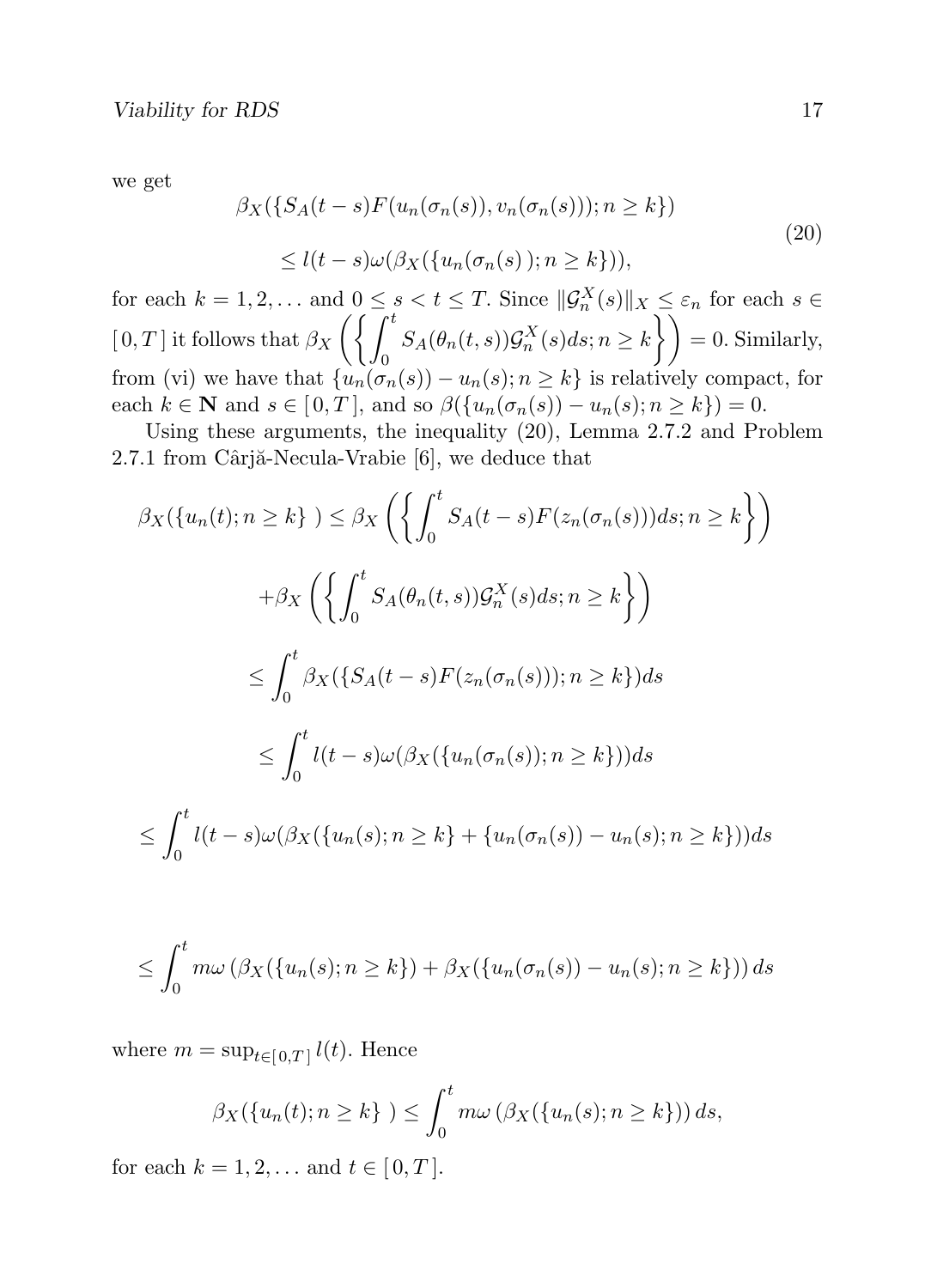Since  $\beta_X(\{u_n(t); n \ge k\}) = \beta_X(\{u_n(t); n \ge 1\})$  and we set  $x(t)$  $\beta_X(\{u_n(t); n \geq 1\}), \omega_0 = m\omega$ , we deduce that

$$
x(t) \le \int_0^t \omega_0(x(s))ds,
$$

for all  $t \in [0, T]$ .

But  $\omega_0$  is a uniqueness function, so by Lemma 1.8.2 in Cârjă-Necula-Vrabie [6], we have  $x(t) = 0$ , for all  $t \in [0, T]$ , which means that

$$
\beta_X(\{u_n(t); n \ge 1\}) = 0,
$$

for all  $t \in [0, T]$ . It follows that for each  $t \in [0, T]$ ,  $\{u_n(t); n = 1, 2, \ldots\}$ is relatively compact in X. Since  $(F(z_n))_n$  is bounded, it is uniformly integrable, so, by Theorem 8.4.1 in Vrabie [9], there exists  $u \in C([0,T];X)$  such that, on a subsequence at least,

$$
\lim_{n} \left( u_n(t) - \int_0^t S_A(\theta_n(t,s)) \mathcal{G}_n^X(s) ds \right) = u(t),
$$

uniformly for  $t \in [0, T]$ . But, by (iii),

$$
\lim_{n} \int_{0}^{t} S_A(\theta_n(t,s)) \mathcal{G}_n^X(s) ds = 0,
$$

uniformly for  $t \in [0, T]$ , so  $\lim_n u_n(t) = u(t)$ , uniformly for  $t \in [0, T]$ .

If X is not separable, in view of Theorem 1.1.3, p.3 and Remark 1.1.2, p.4 in Vrabie [9], there exists a separable and closed subspace  $Z$  of  $X$  such that

$$
S_A(t)\xi, S_A(r)F(u_n(\sigma_n(s)), v_n(\sigma_n(s))), S_A(\theta_n(r, s))\mathcal{G}_n^X(s) \in Z
$$

for  $n = 1, 2, \ldots$  and a.e. for  $t, r, s \in [0, T]$ . Using Lemma 2.1 and the monotonicity of  $\omega$ , we have

$$
\beta_Z(S_A(t)F(C)) \le 2\beta_X(S_A(t)F(C)) \le 2l(t)\omega(\beta_X(\Pi_XC)) \le 2l(t)\omega(\beta_Z(\Pi_XC)),
$$

for each  $t > 0$  and for each set  $C \subseteq D_{\mathcal{X}}(\zeta, \rho) \cap \mathcal{K} \cap (Z \times Y)$  with  $\Pi_Y C$  relatively compact. Since the restriction of  $\beta_Z$  to  $\mathcal{B}(Z)$  is the Hausdorff measure of noncompactness on Z, we repeat now the arguments in the separable case with  $\beta_X$  replaced by  $\beta_Z$  and  $\omega$  replaced by  $2\omega$ .

So,  $\lim_{n} u_n(t) = u(t)$ , uniformly for  $t \in [0, T]$ . From now on the proof follows the same lines as those of the proof of Theorem 4.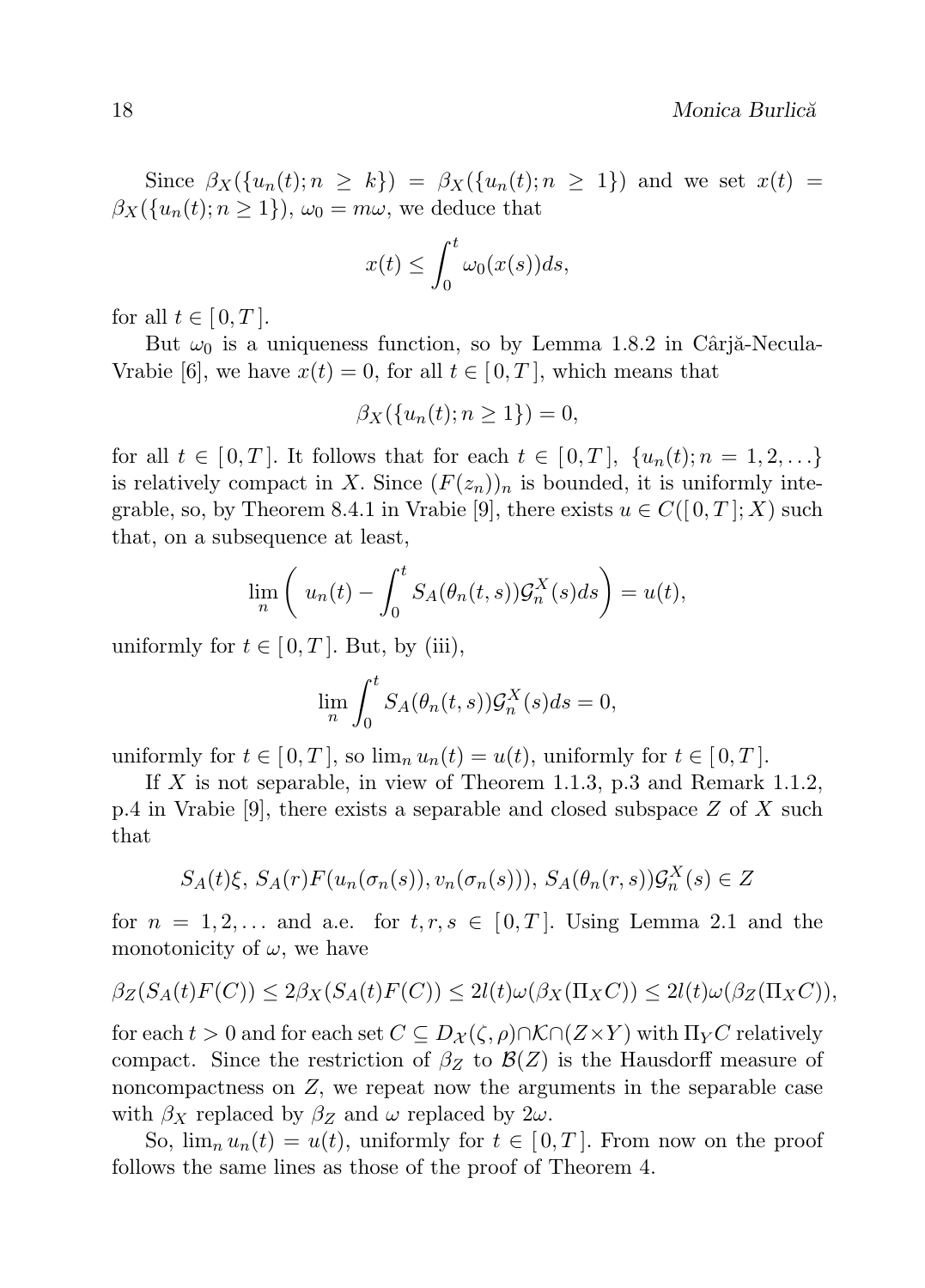**Remark 5.** We cannot deduce Theorem 3.2 from Theorem 11.1 in Cârjă-Necula-Vrabie [5] because the multi-function  $G$  is only strongly-weakly u.s.c., so, in this case,  $A + \mathcal{F}$  it cannot be locally of compact type.

## 5 An example

Let  $\Omega \subseteq \mathbb{R}^n$ ,  $n = 1, 2, \ldots$  be a bounded domain with  $C^2$  boundary  $\Gamma$ , let  $\delta_1 \geq 0, \ \delta_2 > 0, \ p > 0, \ q > 0, \ \mathrm{let} \ f : \mathbf{R} \times \mathbf{R} \to \mathbf{R}_+, \ g_i : \mathbf{R} \times \mathbf{R} \to \mathbf{R}_$ for  $i = 1, 2$  be given functions and let us consider the following general semilinear predator-pray system

$$
\begin{cases}\nu_t = \delta_1 \Delta u - pu + f(u, v) & (t, x) \in Q_{\tau, T} \\
v_t \in \delta_2 \Delta v + qv + [g_1(u, v), g_2(u, v)] & (t, x) \in Q_{\tau, T} \\
u(t, x) = v(t, x) = 0 & (t, x) \in \Sigma_{\tau, T}, \\
u(\tau, x) = \xi(x), & v(\tau, x) = \eta(x) & x \in \Omega,\n\end{cases}
$$
\n(21)

where  $0 \leq \tau < T \leq \infty$ ,  $Q_{\tau,T} = (\tau, T) \times \Omega$ ,  $\Sigma_{\tau,T} = (\tau, T) \times \Gamma$ ,  $\Delta$  is the usual Laplace operator, i.e.  $\Delta u = \sum_{n=1}^{n}$  $i=1$  $\partial^2 u$  $\overline{\partial x_i^2}$ and  $\xi, \eta \in L^2(\Omega)$ . We assume that f is

continuous function,  $g_1$  is bounded and l.s.c. and  $g_2$  is bounded and u.s.c. function on  $\mathbf{R} \times \mathbf{R}$  and  $g_1(u, v) \leq g_2(u, v)$  for each  $(u, v) \in \mathbf{R} \times \mathbf{R}$ .

Let  $\tilde{f}: \mathbf{R} \times \mathbf{R} \to \mathbf{R}_+$  and  $\tilde{g}: \mathbf{R} \times \mathbf{R} \to \mathbf{R}_-$  be two continuous functions such that

$$
\begin{cases}\nf(u,v) \leq \tilde{f}(u,v) \\
g_2(u,v) \geq \tilde{g}(u,v)\n\end{cases}
$$
\n(22)

for each  $(u, v) \in \mathbf{R} \times \mathbf{R}$ . Let us consider also the comparison predator-pray system

$$
\begin{cases}\n u_t = \delta_1 \Delta u - pu + \tilde{f}(u, v) & (t, x) \in Q_{0, \infty} \\
 v_t = \delta_2 \Delta v + qv + \tilde{g}(u, v) & (t, x) \in Q_{0, \infty} \\
 u(t, x) = v(t, x) = 0 & (t, x) \in \Sigma_{0, \infty}, \\
 u(0, x) = u_0(x), \quad v(0, x) = v_0(x) & x \in \Omega,\n\end{cases}\n\tag{23}
$$

where  $u_0, v_0 \in L^2(\Omega)$ ,  $u_0(x) \geq 0, v_0(x) \geq 0$  a.e. for  $x \in \Omega$ . Let  $(\tilde{u}, \tilde{v})$ :<br>  $\mathbf{P}_{\Omega} \times \mathbf{Q}_{\Omega}$ ,  $\mathbf{P}_{\Omega} \times \mathbf{P}_{\Omega}$  has mild solution of (23)  $\mathbf{R}_{+} \times \Omega \to \mathbf{R}_{+} \times \mathbf{R}_{+}$  be a mild solution of (23).

Using the viability result, we are interested to show that, in the specific hypotheses, for each  $(\xi, \eta) \in L^2(\Omega) \times L^2(\Omega)$ , with

$$
\begin{cases} 0 \le \xi(x) \le \widetilde{u}(\tau, x) \\ \eta(x) \ge \widetilde{v}(\tau, x) \end{cases}
$$
\n(24)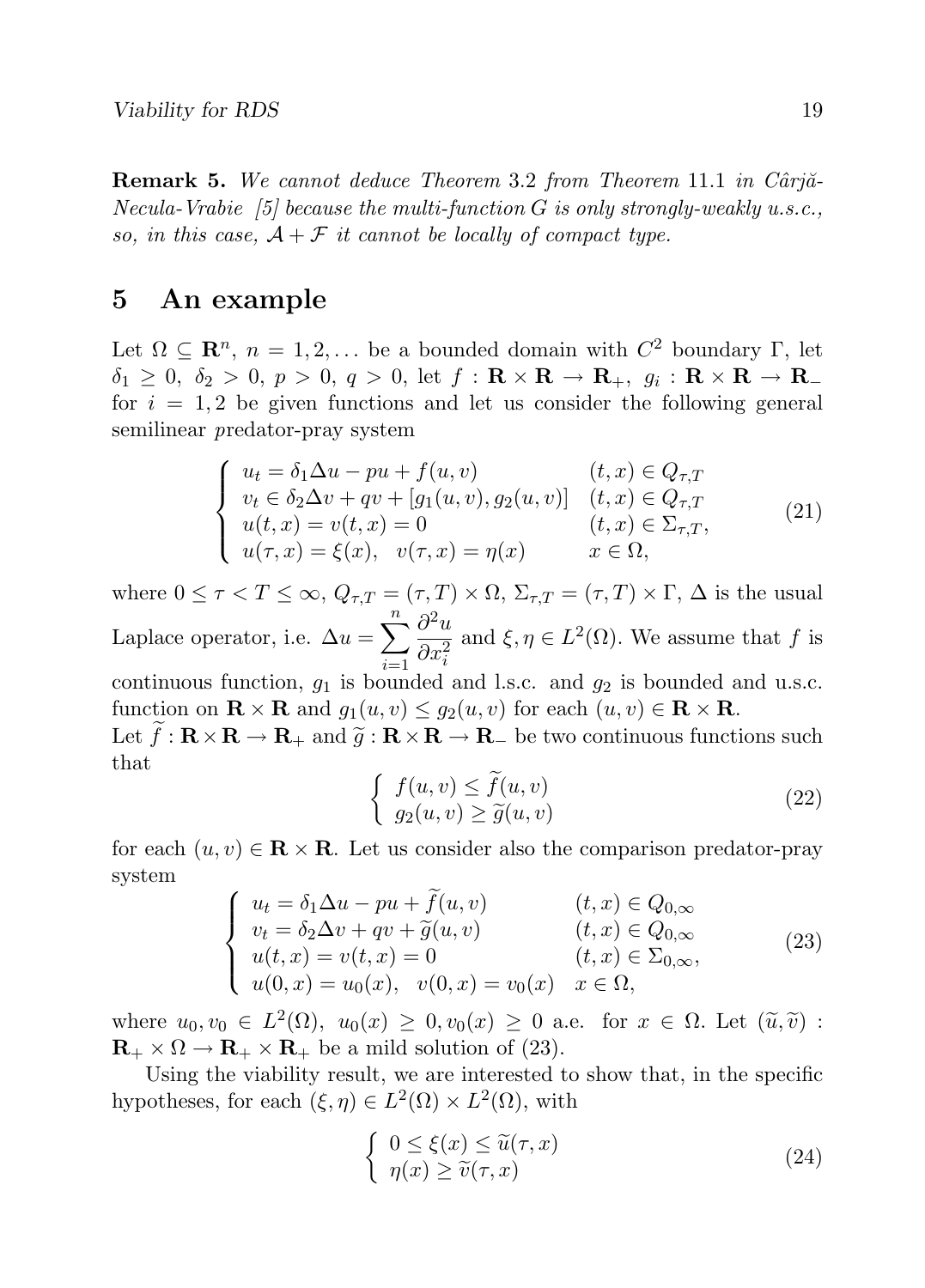a.e. for  $x \in \Omega$ , the system (21) has at least one solution  $(u, v) : \mathbf{R}_{+} \times \Omega \to$  $\mathbf{R}_{+} \times \mathbf{R}_{+}$ , such that, for each  $t \in [\tau, \infty)$ , we have

$$
\begin{cases} 0 \le u(t,x) \le \widetilde{u}(t,x) \\ v(t,x) \ge \widetilde{v}(t,x) \end{cases}
$$
\n(25)

a.e. for  $x \in \Omega$ .

Let  $\mathcal{K} \subseteq \mathbf{R} \times L^2(\Omega) \times L^2(\Omega)$  be defined by

$$
\mathcal{K} = \left\{ (t, u, v) \in \mathbf{R}_+ \times L^2(\Omega) \times L^2(\Omega); (u, v) \text{ satisfies (27) below} \right\} \quad (26)
$$

$$
\begin{cases} 0 \le u(x) \le \tilde{u}(t, x) \\ v(x) \ge \tilde{v}(t, x) \end{cases}
$$
 (27)

a.e. for  $x \in \Omega$ .

**Theorem 7.** Let  $\Omega \subseteq \mathbb{R}^n$ ,  $n = 1, 2, \ldots$ , be a bounded domain with  $C^2$  boundary Γ,  $\delta_1 \geq 0$ ,  $\delta_2 > 0$  and let  $f : \mathbf{R} \times \mathbf{R} \to \mathbf{R}_+$  be continuous on  $\mathbf{R} \times \mathbf{R}$ and globally Lipschitz with respect to its first argument,  $g_1 : \mathbf{R} \times \mathbf{R} \to \mathbf{R}_$ be bounded and l.s.c.,  $g_2 : \mathbf{R} \times \mathbf{R} \to \mathbf{R}_-$  be bounded and u.s.c. such that  $g_1(u, v) \le g_2(u, v)$  for each  $(u, v) \in \mathbf{R} \times \mathbf{R}$ . Let  $\tilde{f}: \mathbf{R} \times \mathbf{R} \to \mathbf{R}_+, \tilde{g}:$  $\mathbf{R} \times \mathbf{R} \to \mathbf{R}$  be continuous such that (22) are satisfied. Assume that, for each  $(u_0, v_0) \in \mathbf{R} \times \mathbf{R}$ ,  $u \mapsto f(u, v_0)$  and  $v \mapsto \tilde{g}(u_0, v)$  are nondecreasing,  $u \mapsto$  $\tilde{g}(u, v_0)$  and  $v \mapsto f(u_0, v)$  are nonincreasing and there exist the constants  $c_i \geq$  $0, i = 1, ..., 5$  such that  $|f(u, v)| \le c_1 |u| + c_2$ , and  $|\widetilde{g}(u, v)| \le c_3 |u| + c_4 |v| + c_5$ for each  $(u, v) \in \mathbf{R} \times \mathbf{R}$ . Let  $(u_0, v_0) \in L^2(\Omega) \times L^2(\Omega)$  with  $u_0(x) \geq 0$  and  $v_0(x) \geq 0$  a.e. for  $x \in \Omega$  and let  $(\tilde{u}, \tilde{v}) : \mathbf{R}_+ \to L^2(\Omega) \times L^2(\Omega)$  be a global<br>mild solution of (23) with  $\tilde{v}(t, x) > 0$  for each  $t > 0$  and e.e. for  $x \in \Omega$ mild solution of (23) with  $\tilde{u}(t, x) \geq 0$  for each  $t \geq 0$  and a.e. for  $x \in \Omega$ . Let K be defined by (26). Then, for each  $(\tau, \xi, \eta) \in \mathcal{K}$ , the problem (21) has at least one global mild solution  $(u, v) : [\tau, \infty) \to L^2(\Omega) \times L^2(\Omega)$  satisfying  $(t, u(t), v(t)) \in K$ , for each  $t \in [\tau, \infty)$ .

**Proof.** Let us denote by  $X = L^2(\Omega)$ . We rewrite (21) and (23) as an evolution systems in  $X \times X$ . Let us define  $A : D(A) \subseteq X \to X$  and  $B: D(B) \subseteq X \to X$  by

$$
D(A) = H_0^1(\Omega) \cap H^2(\Omega)
$$
 and  $Au = \delta_1 \Delta u - pu$  for  $u \in D(A)$ 

and respectively by

 $D(B) = H_0^1(\Omega) \cap H^2(\Omega)$  and  $Bv = \delta_2 \Delta v + qv$  for  $v \in D(B)$ .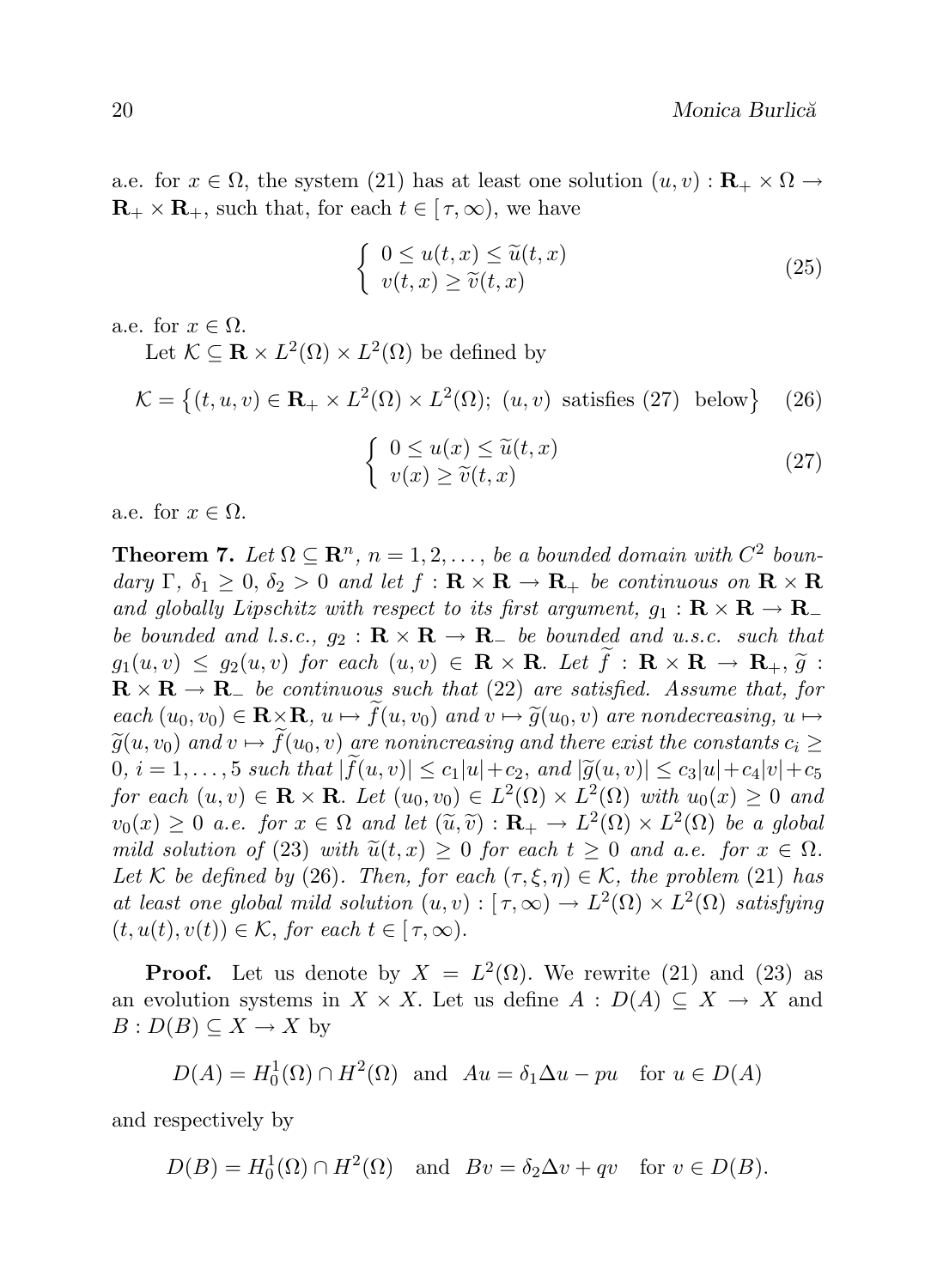Let us define  $F: X \times X \to X$  and  $G: X \times X \to X$  by

$$
F(u, v)(x) = f(u(x), v(x))
$$
 for each  $(u, v) \in X \times X$  and a.e. for  $x \in \Omega$ 

and respectively by

$$
G(u, v) = \{ g \in L^{2}(\Omega) ; g_1(u(x), v(x)) \le g(x) \le g_2(u(x), v(x)) \text{ a.e. for } x \in \Omega \}
$$

for each  $(u, v) \in X \times X$ . Let us observe that F is well-defined, continuous on  $X \times X$  and is globally Lipschitz with respect to its first argument. Since  $q_1$ is l.s.c.,  $q_2$  is u.s.c. and both are bounded, we conclude that G is stronglyweakly u.s.c. with nonempty, convex and weakly compact values. Let us define  $\widetilde{F}: X \times X \to X$  and  $\widetilde{G}: X \times X \to X$  by

$$
\widetilde{F}(u, v)(x) = \widetilde{f}(u(x), v(x))
$$
 and  $\widetilde{G}(u, v)(x) = \widetilde{g}(u(x), v(x))$ 

for each  $(u, v) \in X \times X$  and a.e. for  $x \in \Omega$ . Since  $\tilde{f}$  and  $\tilde{g}$  are continuous and have sublinear growth,  $\widetilde{F}$  and  $\widetilde{G}$  are well-defined, continuous and have sublinear growth. With the notations above, the problem (21) can be rewritten as the abstract system

$$
\begin{cases}\n u'(t) = Au(t) + F(u(t), v(t)) \\
 v'(t) \in Bv(t) + G(u(t), v(t)) \\
 u(\tau) = \xi, \ v(\tau) = \eta,\n\end{cases}
$$
\n(28)

while (23) takes the abstract form

$$
\begin{cases}\n u'(t) = Au(t) + \widetilde{F}(u(t), v(t)) \\
 v'(t) = Bv(t) + \widetilde{G}(u(t), v(t)) \\
 u(0) = u_0, \ v(0) = v_0.\n\end{cases}
$$
\n(29)

We have to show first that K is viable with respect to  $(A + F, B + G)$ and second that every mild solution  $(u, v) : [\tau, T] \to X \times X$ , satisfying  $(t, u(t), v(t)) \in K$  for each  $t \in [\tau, T)$ , can be extended to a global one obeying the very same constraints. Let  $\widetilde{\mathcal{K}} \subseteq \mathbf{R}_+ \times L^2(\Omega) \times L^2(\Omega)$  be defined by

$$
\widetilde{\mathcal{K}} = \left\{ (t, u, v) \in \mathbf{R}_+ \times L^2(\Omega) \times L^2(\Omega); \ (u, v) \text{ satisfy (31) below} \right\}. \tag{30}
$$

$$
u(x) \le \tilde{u}(t, x), \quad v(x) \ge \tilde{v}(t, x) \tag{31}
$$

a.e. for  $x \in \Omega$ . To prove that K is viable with respect to  $(A + F, B + G)$ it suffices to show that  $\widetilde{\mathcal{K}}$  is viable with respect to  $(A + F, B + G)$ . This is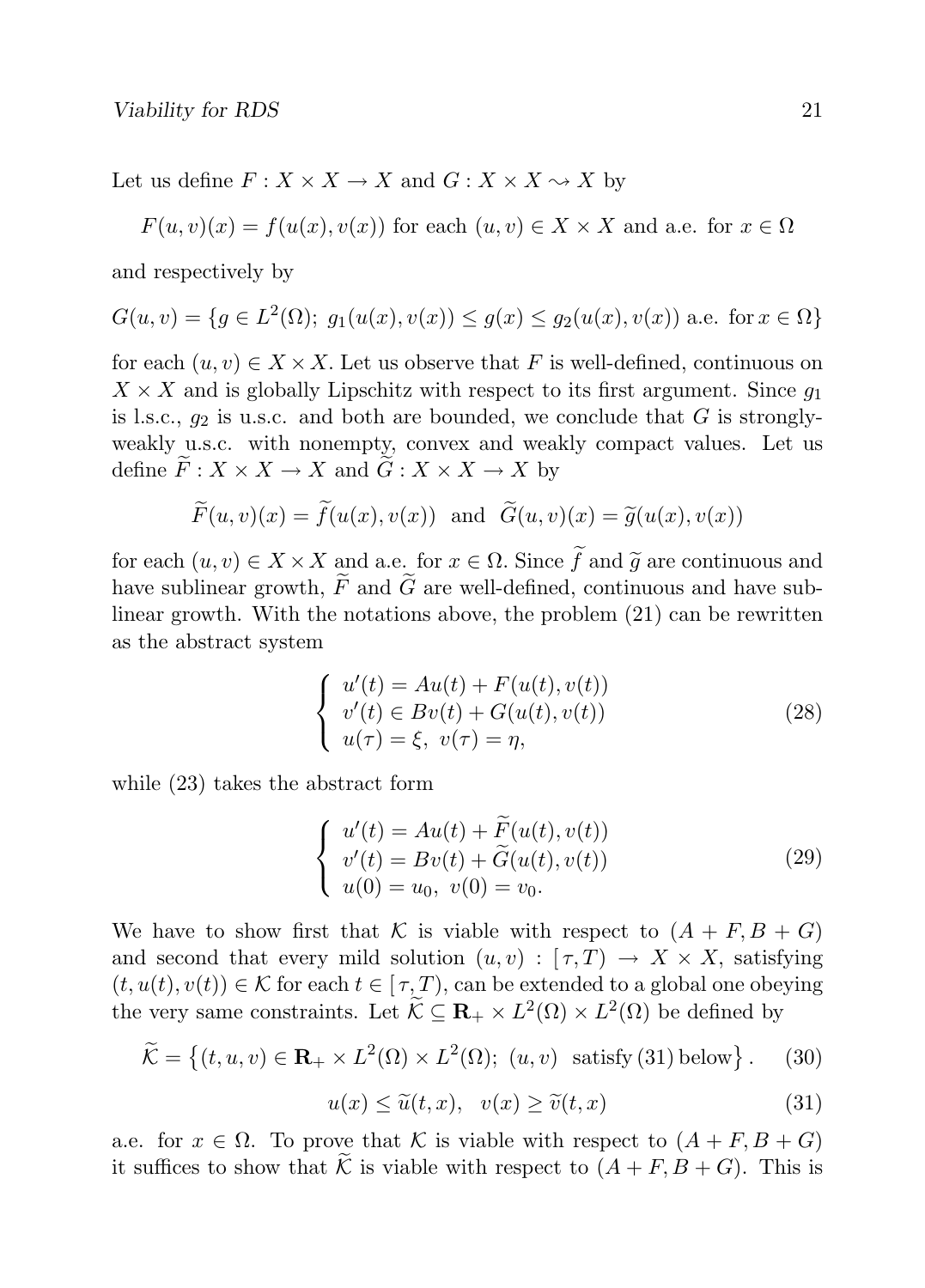a direct consequence of the maximum principle for parabolic equations–see Theorem 1.7.5. in Cârjă-Necula-Vrabie  $[6]$ – combined with the fact that F and  $\tilde{u}$  are nonnegative. In view of Theorem 6, to show that  $\tilde{\mathcal{K}}$  is viable with respect to  $(A + F, B + G)$ , we have merely to check the tangency condition

$$
((\tau + h, S_A(h)\xi + hF(\xi, \eta), S_B(h)\eta + hG(\xi, \eta)) \in \mathcal{QTS}_{\widetilde{\mathcal{K}}}^{\mathcal{A}}(\tau, \xi, \eta)
$$
 (32)

for each  $(\tau, \xi, \eta) \in \widetilde{\mathcal{K}}$ , where  $\{S_A(t) : X \to X, t \geq 0\}$  is the  $C_0$ -semigroup generated by A and  $\{S_B(t): X \to X, t \geq 0\}$  is the compact  $C_0$ -semigroups generated by B and  $\mathcal{A} = (A, B)$ .

Let  $(\tau, \xi, \eta) \in \mathcal{K}$ . To prove (32) it suffices that for each  $h > 0$  there exist  $(u_h, v_h) \in X \times X$  and  $g_h \in G(\xi, \eta)$  with  $(\tau + h, u_h, v_h) \in \widetilde{\mathcal{K}}$  and

$$
\begin{cases}\n\liminf_{h\downarrow 0} \frac{1}{h} \|S_A(h)\xi + hF(\xi, \eta) - u_h\| = 0 \\
\liminf_{h\downarrow 0} \frac{1}{h} \|S_B(h)\eta + h g_h - v_h\| = 0.\n\end{cases}
$$
\n(33)

Let us define  $g_h(x) = g_2(\xi(x), \eta(x))$  a.e. for  $x \in \Omega$  and  $u_h$  and  $v_h$  by

$$
u_h = S_A(h)\xi + \int_{\tau}^{\tau+h} S_A(\tau+h-s)F(\xi,\eta) ds
$$

$$
+ \int_{\tau}^{\tau+h} S_A(\tau+h-s)[\widetilde{F}(\widetilde{u}(s),\widetilde{v}(s)) - \widetilde{F}(\widetilde{u}(\tau),\widetilde{v}(\tau))] ds
$$

and respectively by

$$
v_h = S_B(h)\eta + \int_{\tau}^{\tau+h} S_B(\tau+h-s)g_h ds
$$

$$
+ \int_{\tau}^{\tau+h} S_B(\tau+h-s)[\widetilde{G}(\widetilde{u}(s),\widetilde{v}(s)) - \widetilde{G}(\widetilde{u}(\tau),\widetilde{v}(\tau))] ds.
$$

Now let us observe that, inasmuch as  $\xi \leq \tilde{u}(\tau)$  and  $\eta \geq \tilde{v}(\tau)$  a.e. on  $\Omega$ , we have both

$$
S_A(h)\xi \le S_A(h)\widetilde{u}(\tau) \text{ and } S_B(h)\eta \ge S_B(h)\widetilde{v}(\tau).
$$

See Theorem 1.7.5 in Cârjă-Necula-Vrabie [6]. Recalling that  $f \leq \tilde{f}$  and taking into account of the monotonicity properties of  $\tilde{f}$ , we get

$$
F(\xi, \eta) \leq \widetilde{F}(\xi, \eta) \leq \widetilde{F}(\widetilde{u}(\tau), \widetilde{v}(\tau)).
$$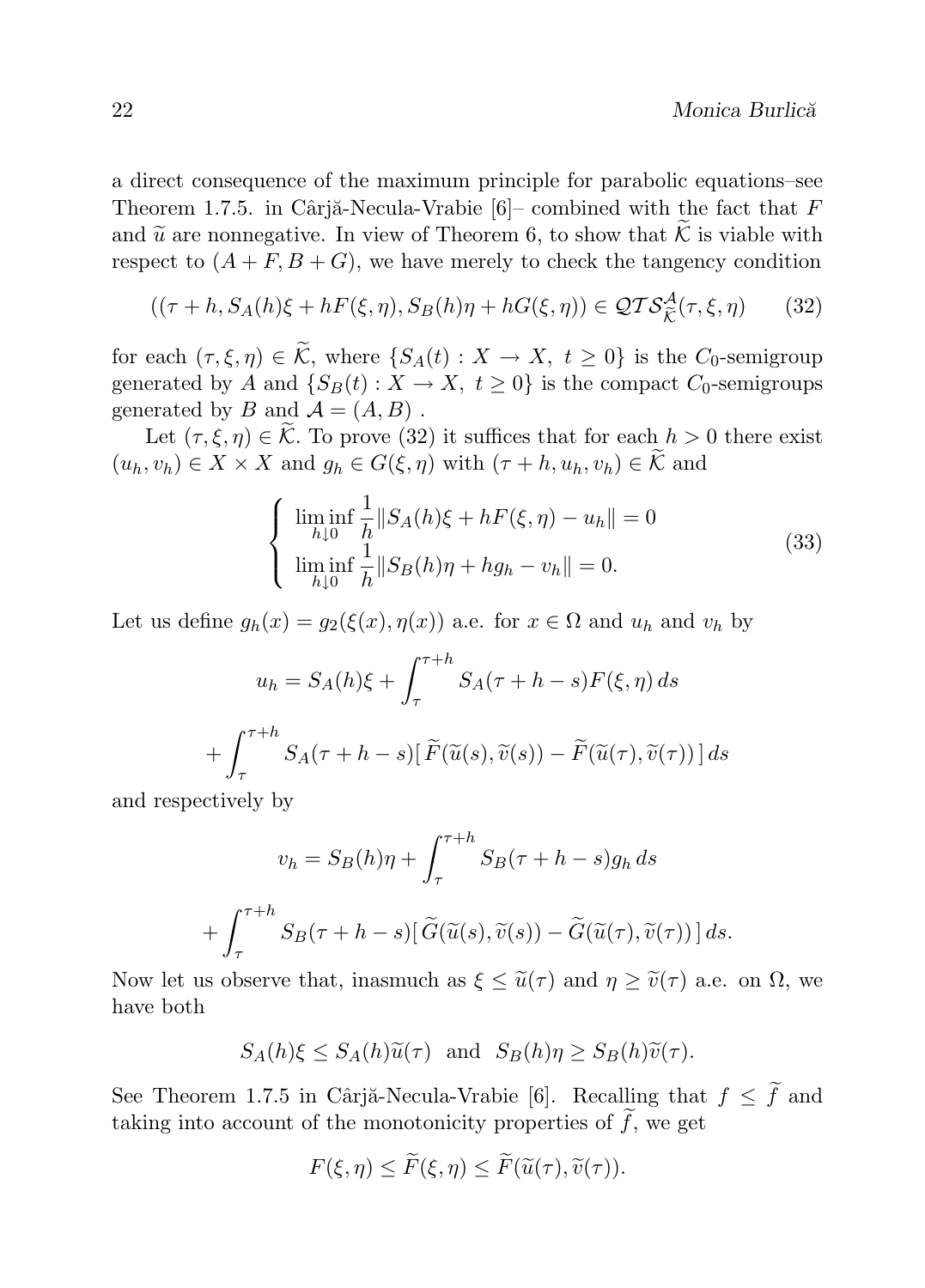Using the fact that  $q_2 \geq \tilde{q}$  and the monotonicity properties of  $\tilde{q}$ , we deduce

$$
g_h \geq \widetilde{G}(\xi, \eta) \geq \widetilde{G}(\widetilde{u}(\tau), \widetilde{v}(\tau)).
$$

So, we get both  $u_h \leq \tilde{u}(\tau+h)$  and  $v_h \geq \tilde{v}(\tau+h)$  and thus  $(\tau+h, u_h, v_h) \in \tilde{\mathcal{K}}$ . On the other hand

$$
||S_A(h)\xi + hF(\xi, \eta) - u_h|| \le \int_{\tau}^{\tau+h} ||S_A(\tau + h - s)F(\xi, \eta) - F(\xi, \eta)|| ds
$$
  
+ 
$$
+ Me^{ah} \int_{\tau}^{\tau+h} ||\widetilde{F}(\widetilde{u}(s), \widetilde{v}(s)) - \widetilde{F}(\widetilde{u}(\tau), \widetilde{v}(\tau))|| ds,
$$

where  $M \geq 1$  and  $a > 0$  are the growth constants of the  $C_0$ -semigroups  $\{S_A(t): X \to X, t \geq 0\}$  and  $\{S_B(t): X \to X, t \geq 0\}$ . Since F,  $\tilde{u}$  and  $\tilde{v}$  are continuous we conclude that the first equality in (33) holds. Similarly, we have

$$
||S_B(h)\eta + hg_h - v_h|| \le \int_{\tau}^{\tau+h} ||S_B(\tau + h - s)g_h - g_h|| ds
$$
  
+
$$
+ Me^{ah} \int_{\tau}^{\tau+h} ||\widetilde{G}(\widetilde{u}(s), \widetilde{v}(s)) - \widetilde{G}(\widetilde{u}(\tau), \widetilde{v}(\tau))|| ds,
$$

and we get the second equality from (33). This completes the proof of the viability of  $\tilde{\mathcal{K}}$  and consequently the viability of  $\mathcal{K}$ . Let us observe that K satisfies the next property: for each sequence  $((t_n, \xi_n, \eta_n))_n$  in K with  $\lim_{n} (t_n, \xi_n \eta_n) = (t, \xi, \eta)$  and  $t < T_K$ , where  $T_K$  is given by (34) below, it follows that  $(t, \xi, \eta) \in \mathcal{K}$ .

$$
T_{\mathcal{K}} = \sup\{t \in \mathbf{R}; \text{ there exist } (\xi, \eta) \in X \times X, \text{ with } (t, \xi, \eta) \in \mathcal{K}\}. \tag{34}
$$

Then it follows that each mild solution  $(u, v) : [\tau, T] \to X \times X$  of (21) satisfying  $(t, u(t), v(t)) \in \mathcal{K}$  for each  $t \in [\tau, T]$  can be continued up to a global one  $(u^*, v^*) : [\tau, T_{\mathcal{K}}) \to X \times X$  satisfying the very same condition on  $[\tau, T_{\mathcal{K}}]$ . Since  $(\tilde{u}, \tilde{v})$  is defined on  $\mathbf{R}_{+}$  and  $(t, \tilde{u}(t), \tilde{v}(t)) \in \mathcal{K}$  for each  $t \in [0, \infty)$ , we conclude that  $T_K = \infty$  and this completes the proof.

## References

[1] M. Burlică. Viability for semi-multi-valued reaction-diffusion systems. In T.E. Simos, G. Psihoyios, Ch. Tsitouras(eds.) Numerical Analysis and Applied Mathematics, International Conference, AIP. Kos, Greece, 2008.